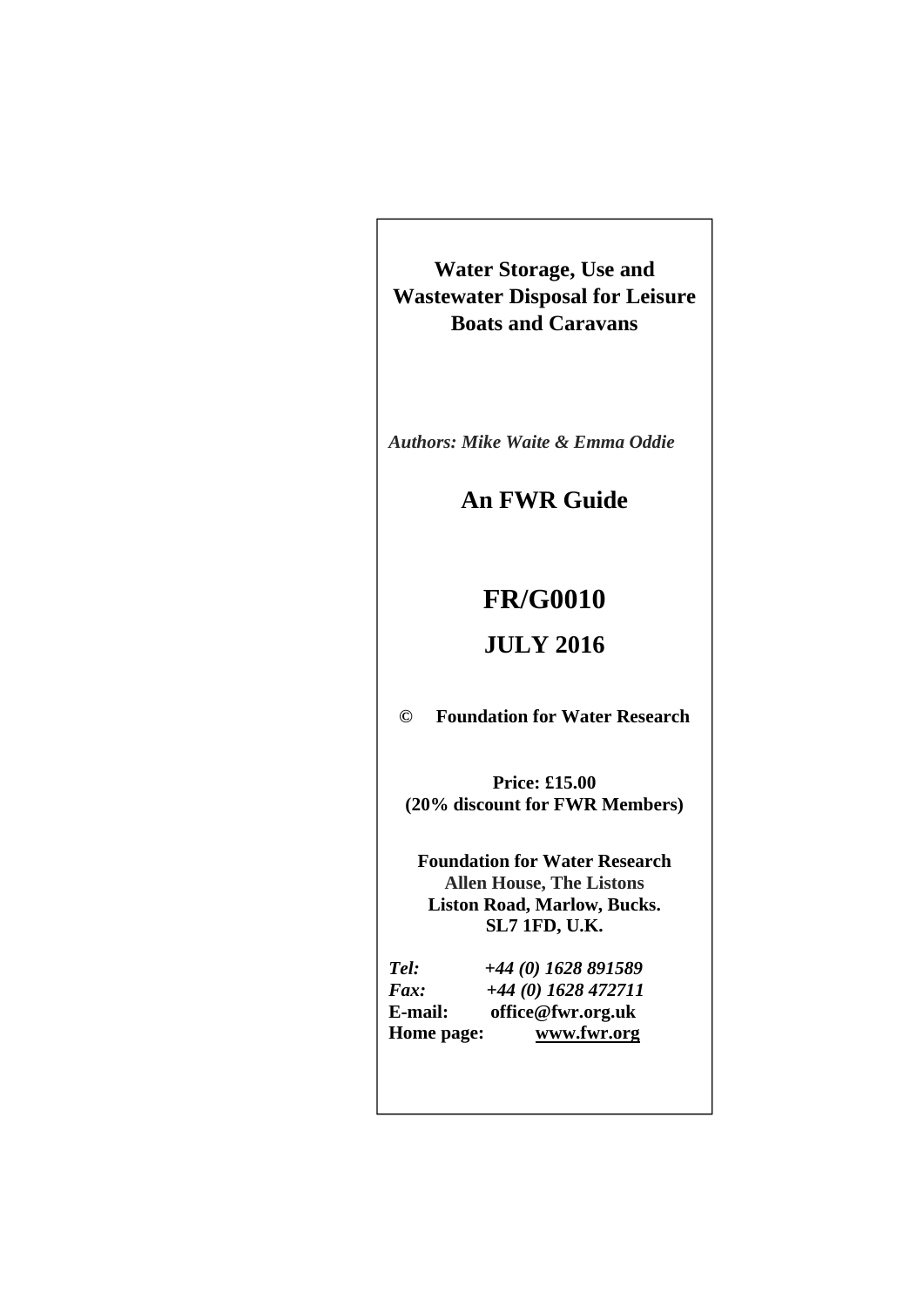### **Copyright**

Apart from any fair dealing for the purposes of research or private study, or criticism or review, as permitted under the UK Copyright, Designs and Patents Act (1998), no part of this publication may be reproduced, stored or transmitted in any form or by any means, without the prior permission in writing of FWR.

#### **Disclaimer**

Whilst every effort has been made to ensure accuracy FWR (and its contractors) will not accept responsibility for any loss or damage suffered by any person acting or refraining from acting upon any material contained in this publication.

Appropriate professional advice should be sought when making important decisions to ensure the information is correct, up-to-date and applicable to specific circumstances.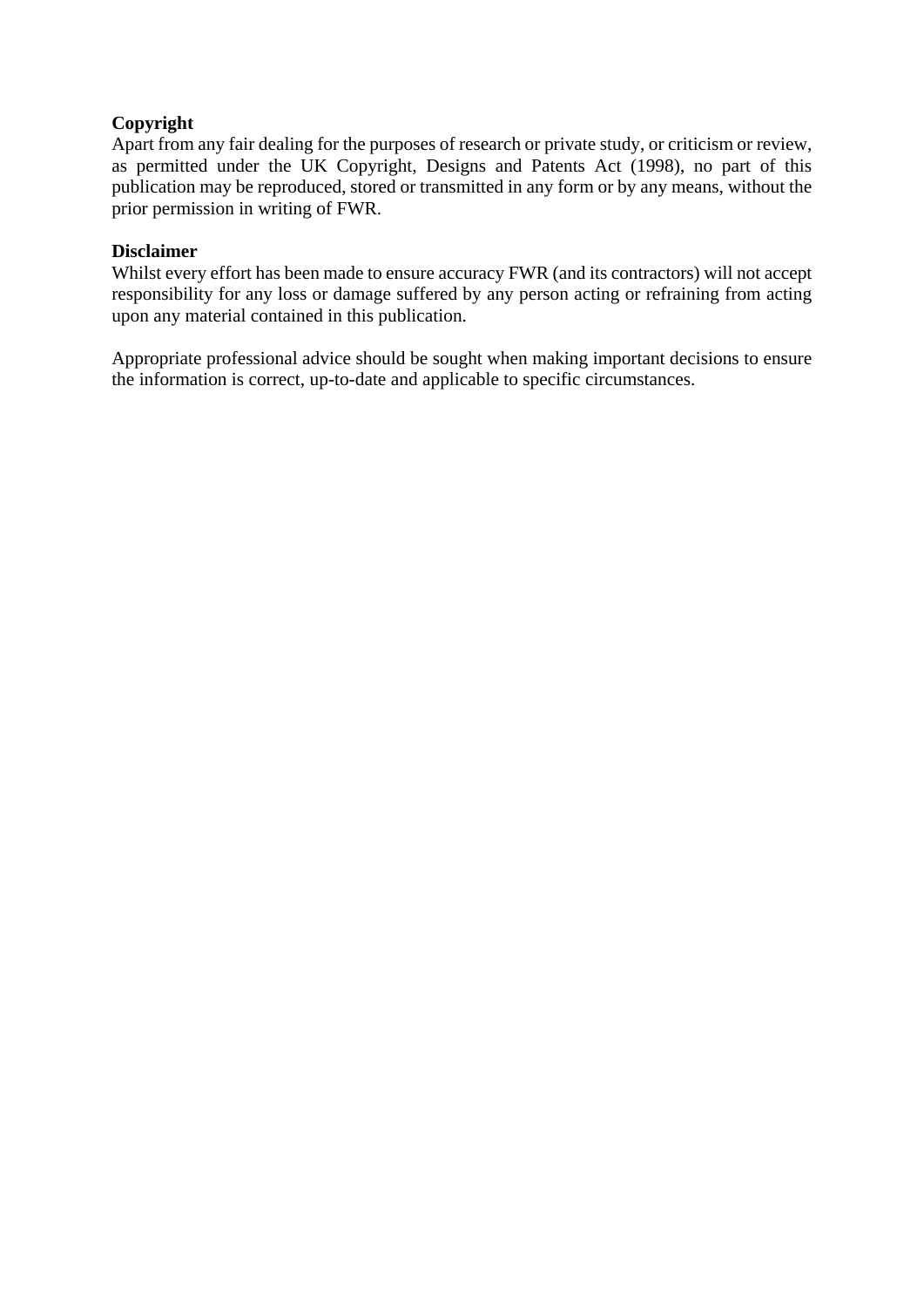# **Water Storage, Use and Wastewater Disposal for Leisure Boats and Caravans**



**Front cover image -** *Camping site on a lake with caravans and boats*  © joyfull/Shutterstock.com

**Authors: Mike Waite & Emma Oddie**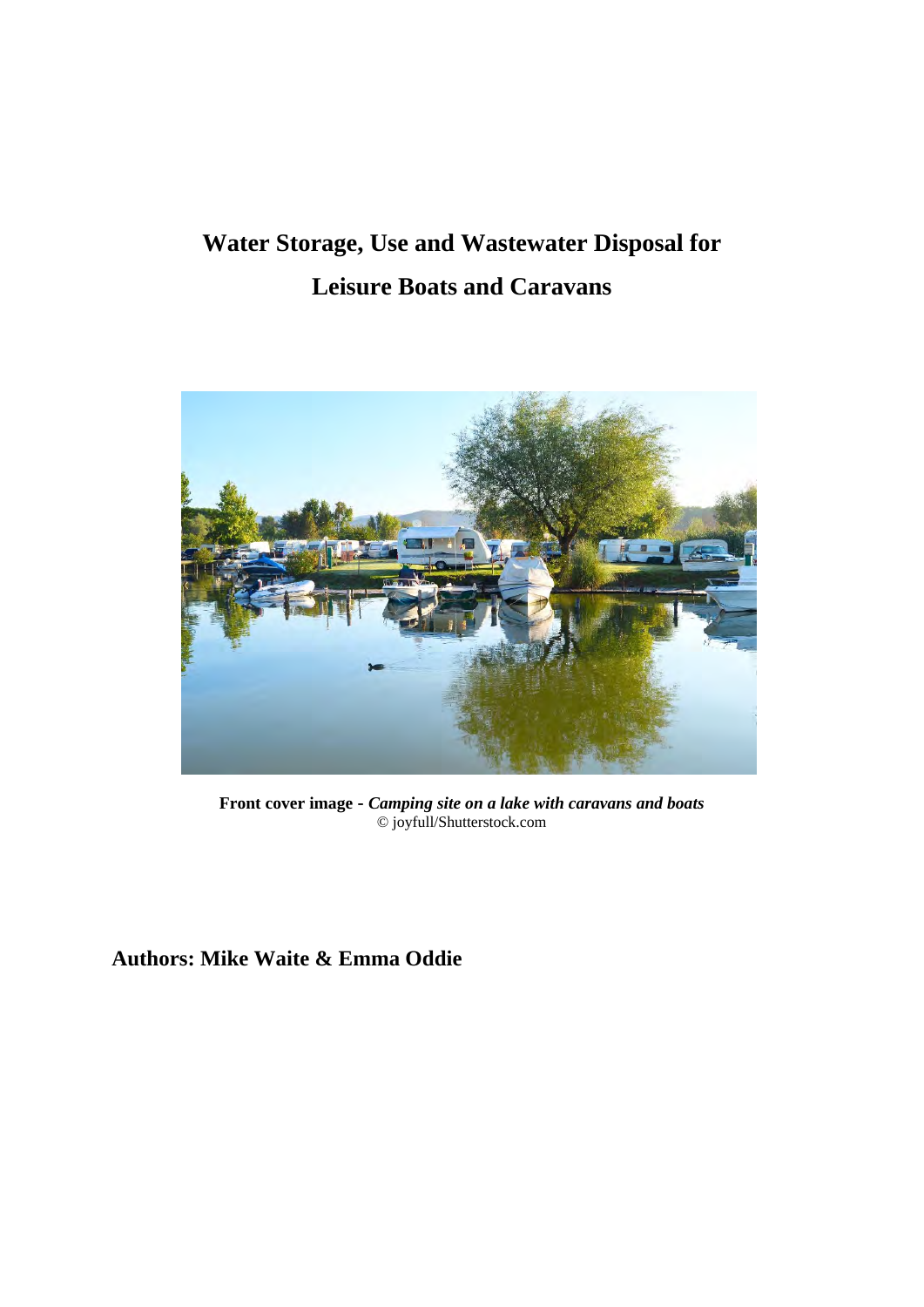| Contents |  |  |
|----------|--|--|
|          |  |  |
|          |  |  |
|          |  |  |
|          |  |  |
|          |  |  |
|          |  |  |
|          |  |  |
|          |  |  |
|          |  |  |
|          |  |  |
|          |  |  |
|          |  |  |
|          |  |  |
|          |  |  |
|          |  |  |
|          |  |  |
|          |  |  |
|          |  |  |
|          |  |  |
|          |  |  |
|          |  |  |
|          |  |  |
|          |  |  |
|          |  |  |
|          |  |  |
|          |  |  |
|          |  |  |
|          |  |  |
|          |  |  |
|          |  |  |
|          |  |  |
|          |  |  |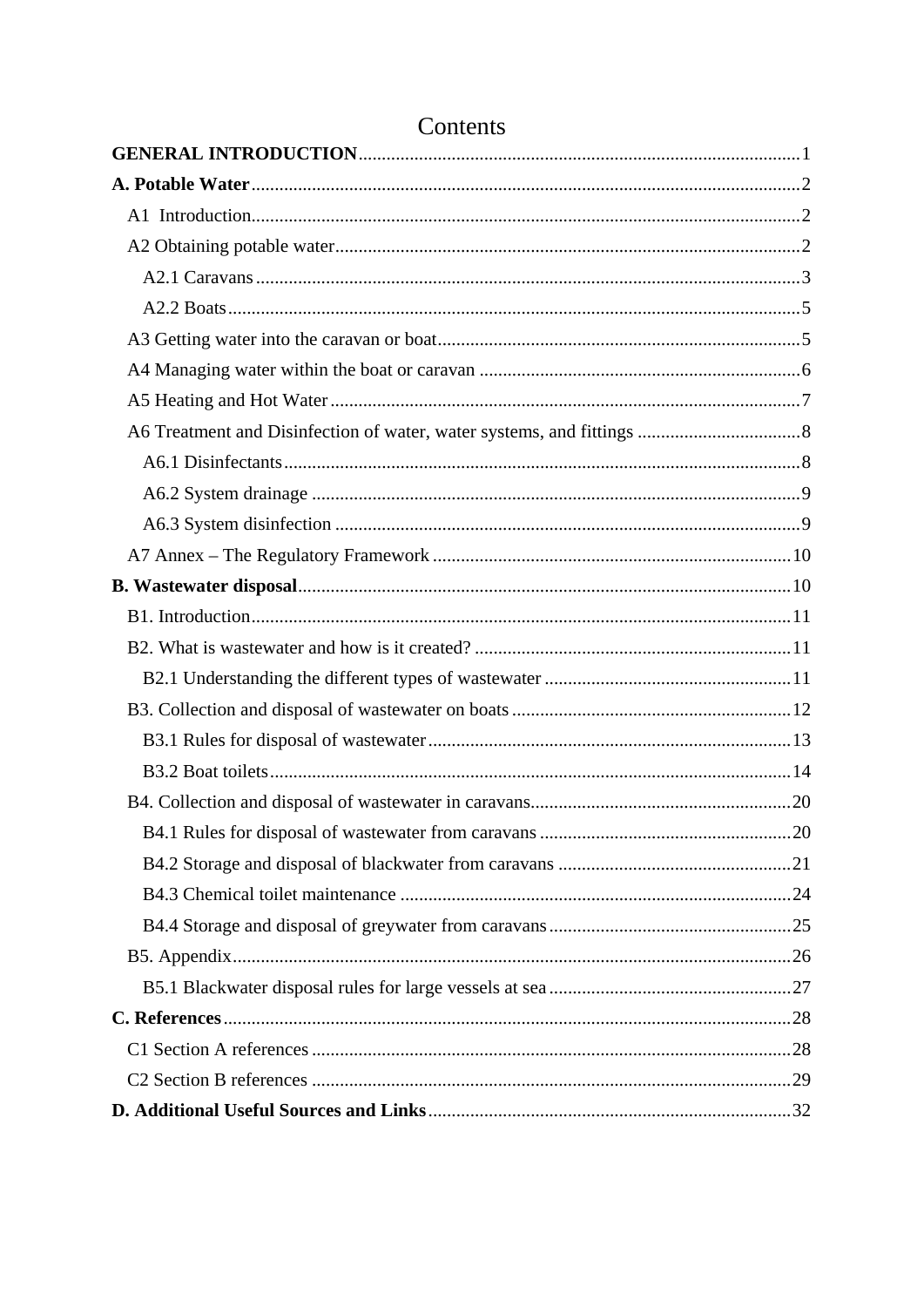## **GENERAL INTRODUCTION**

This Guide provides a comprehensive overview of the safe storage and use of drinking water, and disposal of wastewater, for owners of leisure boats and caravans. With reference to the latest guidelines and regulations, this guide aims to bring all of the relevant information together in one easily accessible document.

There are a number of diseases which can be spread by water and whilst outbreaks of diseases such as cholera and typhoid no longer occur in the UK, thanks to the quality of our treatment and distribution methods for drinking water, and our robust sewage treatment framework, they remain an ever-present threat in other parts of the world. Instances of other diseases spread by drinking water still occur very occasionally in the UK when the barriers to their spread break down. Wherever water is stored or wastewater created there is a risk of infection that needs to be managed. Good hygiene is therefore essential when treating, distributing and using drinking water and in handling and disposing of wastewater. Since contaminated water can transmit infection not only when drunk but also when used for cleaning teeth or washing food such as salad (which is eaten without cooking), the term used in this report, and more generally for water used for these purposes is, *potable water*. Recreational use of water can also lead to infections, although this is outside the scope of this Guide (for further reading on this topic see FWR Guide [FR/G0005](http://www.fwr.org/environw/frg0005.pdf) 'Standards for Recreational Water Quality').

Clean and safe water therefore remains a keystone for public health protection. Following the guidance in this report will help ensure that leisure boat and caravan users meet their obligations to preserve clean water for everyone.

This Guide is not intended as a practical manual and does not address issues relating to the mechanics of water supply systems such as pumps, switches etc. except where this is relevant to water quality.

The advice is based around the use of leisure boats and caravans in the United Kingdom for personal use and therefore does not cover the use of commercial vehicles. Much of the content may nevertheless be relevant further afield and for larger vehicles. When the term caravans is used it also includes motorhomes when appropriate.

Section A of this report addresses the collection, storage and use of potable water while section B covers the collection, storage and disposal of wastewater.

**It must be emphasised that this guide does not endorse the use of particular makes or models of equipment, but does show various pictures of brands for illustrative purposes only.**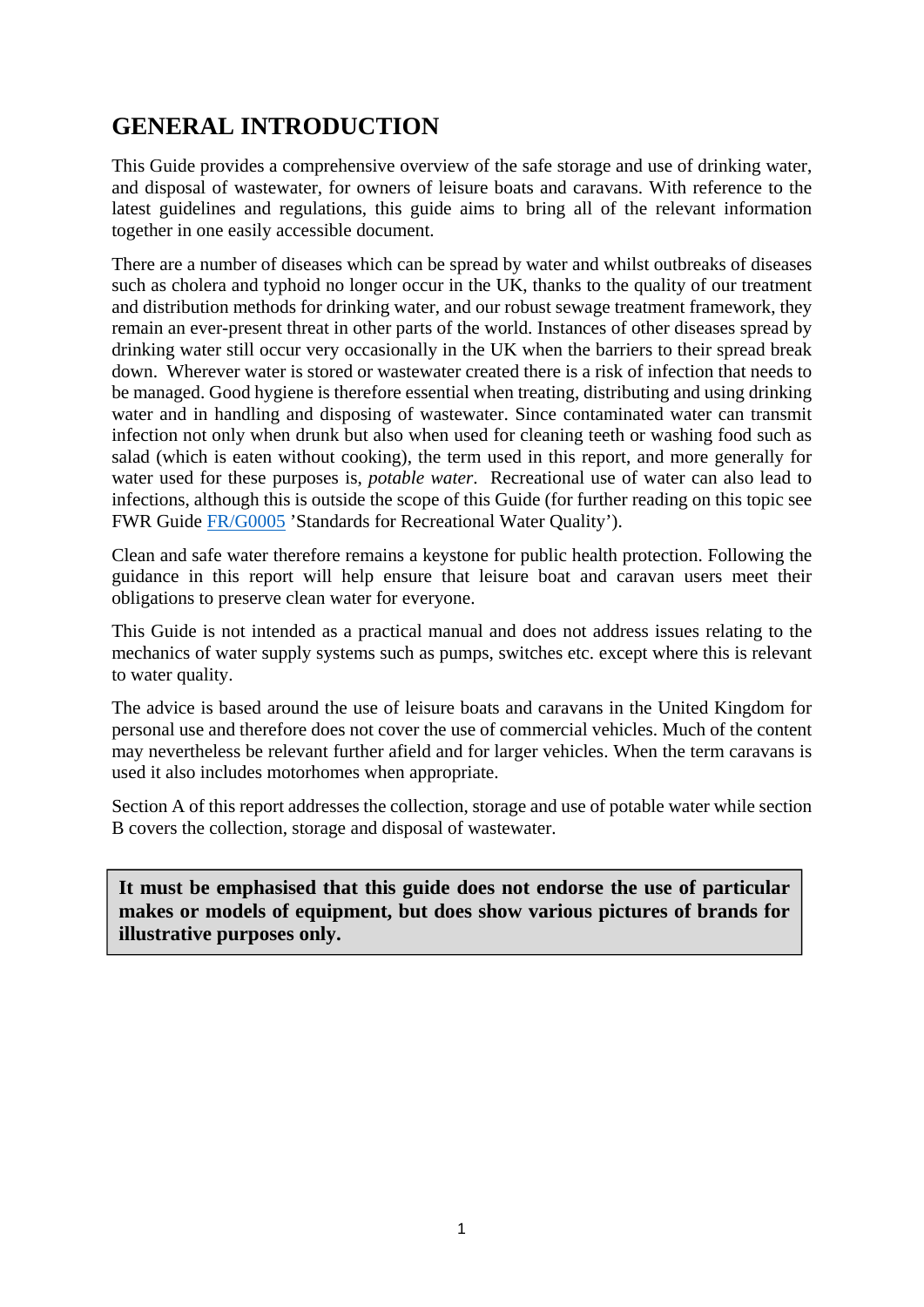## **A. Potable Water**

## **A1 Introduction**

In households in the United Kingdom safe potable water can almost always be taken for granted thanks to a robust regulatory regime based on the EC Directive 98/83/EC on the quality of water intended for human consumption  $(a1)$  Details of the Regulatory Framework are given in the Annex at the end of this section. In the interest of brevity from this point general **references in this Guide to Regulations should be taken to mean any or all of the Regulations for England and Wales, Northern Ireland and Scotland** as appropriate, all of which are essentially similar in content

Even though supplies should be from a source of high quality it is essential that the quality is maintained right to the point of use, be it a tap or shower, and this requires care to be taken when collecting the water and its proper safe handling within the boat or caravan. It is also essential to ensure that water from the caravan or boat cannot transfer back into the supply main. This when it occurs is referred to as "backsiphonage" or "backflow". To guard against this a device variously called a check valve, non-return valve or backflow preventer is required and there are a number of different designs, this being a typical example. A backflow preventer is often incorporated within the tap itself.



**Disc Check Valve**  Image from piping-info.blogspot

## **A2 Obtaining potable water**

There are some activities for which potable water may not be required, in particular for the flushing of toilets, but for most purposes a supply of clean and wholesome water is essential. Water supplied directly by a Water Company will usually contain a low level of chlorine, usually up to a maximum of c.0.5 mg/l but this will dissipate over time and especially if there is water storage on the site. There are somewhat differing considerations with boats and caravans.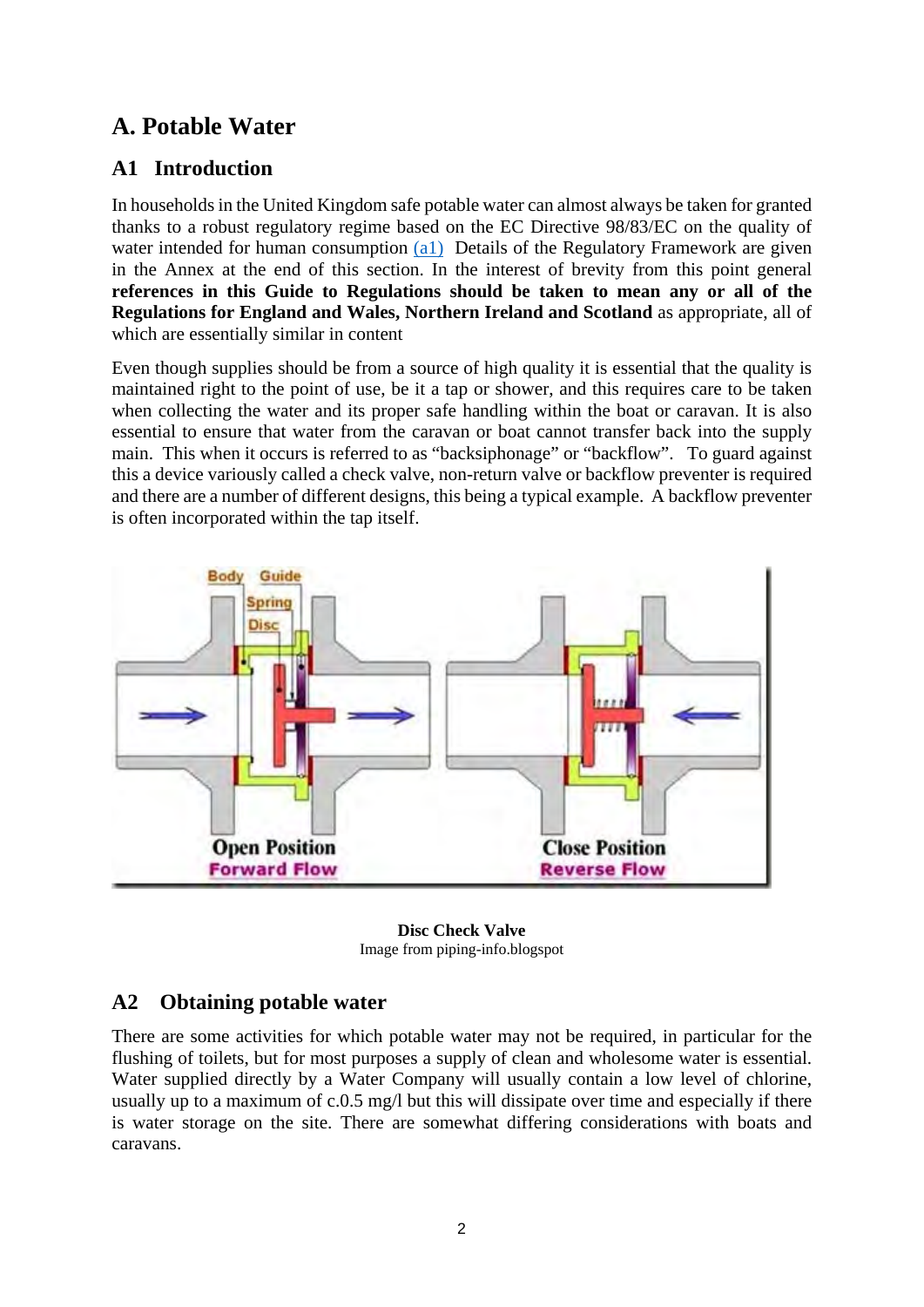#### **A2.1 Caravans**

In the case of a static caravan there is normally a permanent connection to a mains water supply and no special precautions need to be taken other than those necessary to maintain quality within the caravan, although a pressure reducing valve may be needed if the pressure in the main is too high. However, there should always be an effective backflow preventer to prevent water from the caravan returning into the supply main.

In a conventional house cold water taps are fed either directly from the supply main or from a storage cistern high in the property to give pressure to taps, with a ball valve which breaks pressure, or via an unvented system which incorporates a pressure reducer and backflow preventer. Caravans do not normally have the height necessary to provide a pressure head to taps so it is usual for any water storage tanks to be below the caravan floor with some means of raising the water to serve taps and showers (see section A4.0 below). All materials in any caravan which takes water directly from a water main must comply with the Water Supply (Water Fittings) Regulations 1999 [\(a2\),](#page-31-0) in Northern Ireland with the The Water Supply ( Water Fittings) Regulations ( Northern Ireland) 2009 [\(a3\)](#page-31-0) or the Scottish Byelaws [\(a4\).](#page-31-0) The Water Regulations Advisory Scheme (WRAS) ([a5](#page-31-0)) provides a useful account of these Regulations [\(a6\)](#page-31-0) the purpose of which is to prevent waste, contamination, misuse or undue consumption of water. To avoid contamination, it is best to have proper plumbing using only materials approved under the Water Regulations Advisory Scheme (WRAS), and a backflow preventer to stop any water from the caravan backflowing into the supply main.

In addition to operating an approvals service for materials in contact with water, WRAS produces a wealth of useful advice and guidance on situations and activities which may have the potential to cause waste or contamination of water supplies and this guide includes a number of references to WRAS publications. Even when there is no direct connection with the mains supply it is sensible still to use only WRAS-approved materials as non-approved materials may support bacterial growth and cause taste or odour in the water.

If the individual caravan owner were directly billed by a Water Company then the Company would be responsible for the supply up to the boundary stop-tap for the pitch, but usually the site owner provides the supply, meters the individual caravan's usage, and charges the caravan owner. The distribution system within the site is then the site owner's responsibility. On many caravan sites there will be hook up points for individual mobile caravans and providing the connectors are kept clean, and disinfected if necessary, the considerations for static caravans remain appropriate. However it is important to be sure that the mains water serving the connection point is either directly from a public water main or a recognised regulated private supply. If the site distributes water derived from a public water distribution system after passage through any storage tank of its own then in terms of the Regulations that water becomes a private supply. If in any doubt then it is reasonable to ask the site owner where the water supply comes from, and it may be wise to disinfect the water before using it (see section A6.0) below).

In the absence of facilities for direct connection to a water supply it may be necessary to manually transport water from a collection point.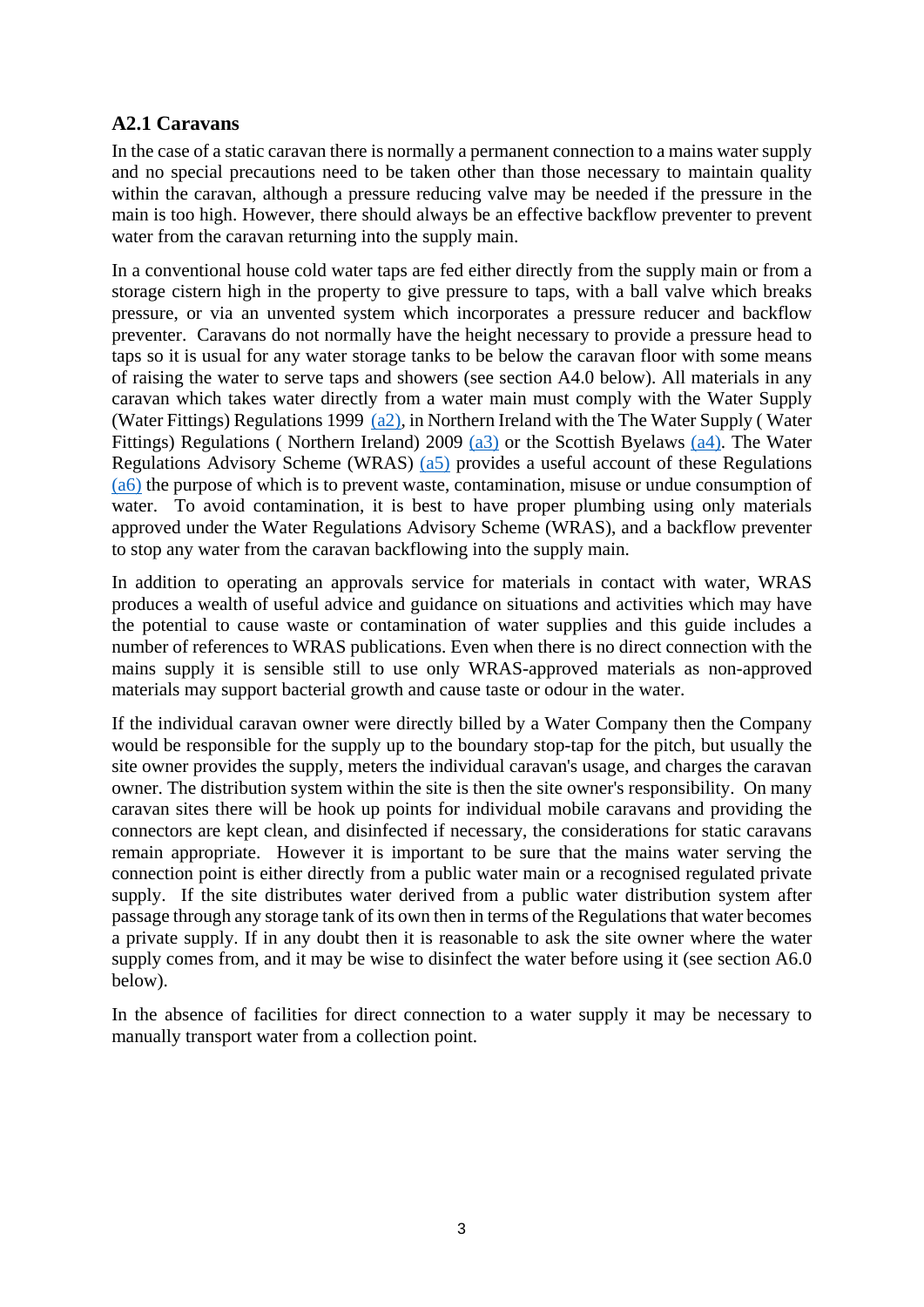

photo courtesy of Andrew Jenkinson

In the simplest case water may be collected from a suitable tap in clean bottles or other closeable containers kept solely for the purpose, for safety plastic is preferred, and carried to the caravan. In the most basic of caravans such a bottle with a tap may be the only water supply. Since a general recommendation from the Caravan Club for a minimum daily supply in a caravan is around 23 litres [\(a7\)](#page-12-0) this may well prove onerous and a rolling barrel type transporter is preferable.



photos courtesy of F L Hitchman

It may not always be possible to position the bottle or barrel directly under the tap and a length of WRAS approved hose may be required. It is a good idea to keep a suitable clean length of hose in the caravan with either a quick-connect or a push-over tap connector or preferably both. If hose is already fitted to the tap then its cleanliness should be checked, in particular that it is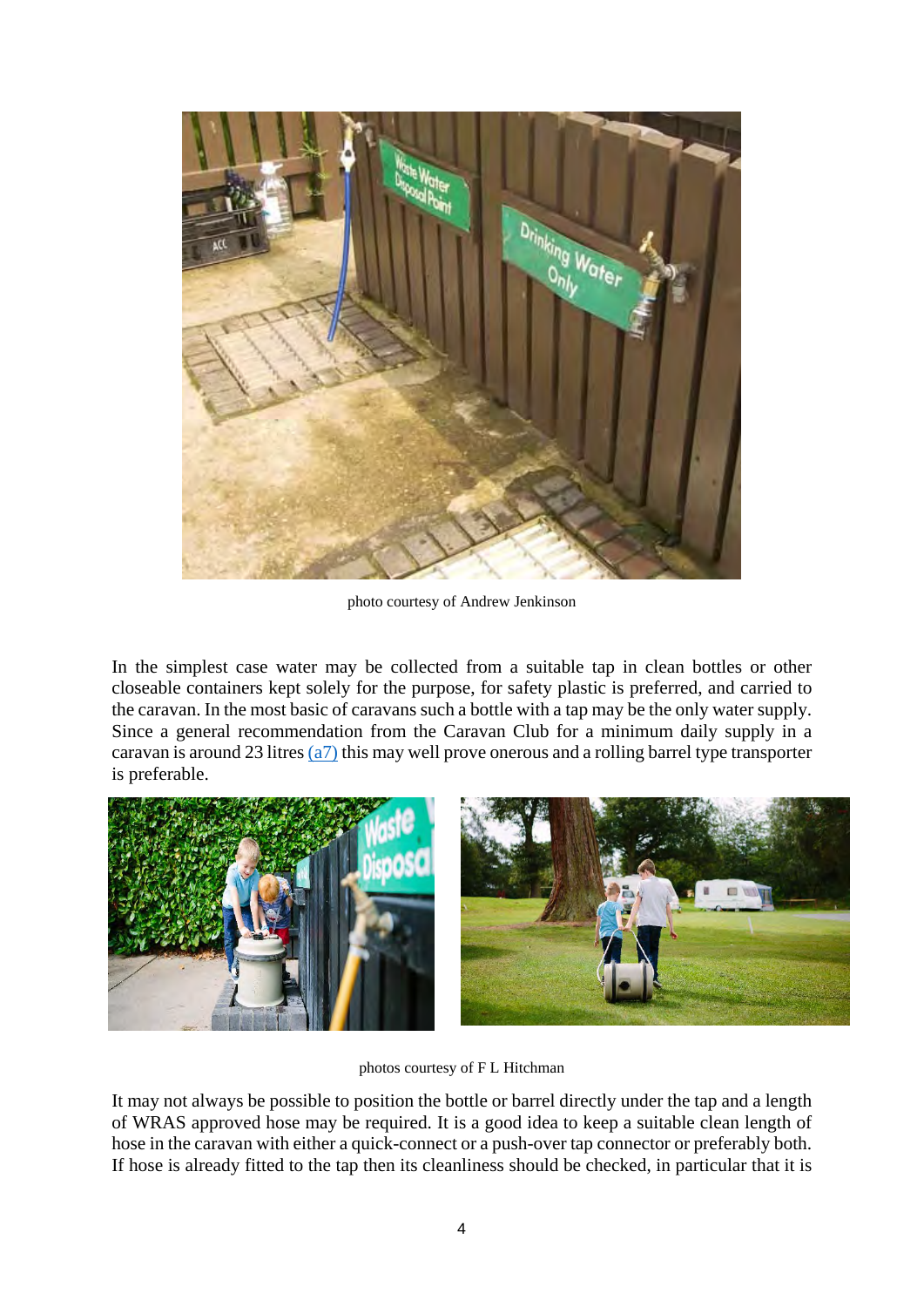not, and has not been, in contact with the ground. No matter how hygienically scrupulous the individual caravanner might be, it cannot be assumed that all others are. If in any doubt the collected water can be disinfected before use (see Section A6.0 below) or alternatively many caravanners prefer to use commercial bottled water for drinking, teeth cleaning, and washing of any food to be eaten without cooking. In any event it is good practice to ensure that any vessel used for transporting water is kept clean and is disinfected from time to time especially if it has stood for a few weeks with water in it. WRAS has published a very useful guide on Holiday and Residential Parks [\(a8\)](#page-31-0) .

### **A2.2 Boats**

The points made above regarding static caravans apply equally to permanently moored houseboats.

Although the most basic boat might rely on water brought on board in a bottle, leisure boats almost invariably have an on-board water tank of some description. Since the boat cannot usually be brought under the tap, water is collected from a waterside tap via a hose to a filler pipe set into the deck. The filler pipe should have a watertight cap fitted when not taking on water. Hygiene is of paramount importance when taking on water and as the hose is often quite long it may become contaminated from contact with the ground. This is particularly significant where hire craft use the hose as users may not be as aware of hygiene requirements or as responsible as regular boaters and therefore less careful. It is recommended that hoses should be the lay flat type and kept rolled up when not being used. The most secure way of providing supply to boats is via a tank or cistern with a ballcock or similar device serving to provide a break between the public mains and the outlet hose. As with caravanners many boaters prefer to use commercial bottled water for drinking, teeth cleaning, and washing of any food to be eaten without cooking. WRAS has also published a very useful guide on Plumbing Systems for the Supply of Water for Domestic Purposes to Boats in Marinas [\(a9\).](#page-31-0)

## **A3 Getting water into the caravan or boat**

Most modern caravans will have an external water connection point to which a submersible pump placed in the water transporter can be attached. With older submersible pumps it is essential to shake the pump under the water to remove airlocks before switching it on. Such an installation can be set up to draw water only whenever a tap or other plumbed in device requires water. In such cases it is usual to have an activated carbon filter incorporated somewhere in the filling line, either before or within the connection point. Such filters require regular replacement, perhaps as frequently as monthly. Some caravans, and most motorhomes, have an on-board diaphragm pump rather than a submersible pump. This then sucks the water up from the container into the caravan. Many caravans will have an on-board water storage tank in which case there will generally be an external quick-connect fitting, with a non-return valve preventing backflow, to which the supply hose can be directly connected. However all taps used for supplying water directly into boats or caravans should incorporate a backflow preventer and not rely on backflow prevention within the caravan.

All but the most basic of boats will have some form of water storage tank on board and in many narrow boats the tank is built into the hull. Any tank needs some form of vent and any vent pipe should be fitted with suitable screening to prevent insects and foreign bodies getting in. When an on-board tank is fitted the stability of the caravan can be affected when towing and tanks should be either completely full or virtually empty when towing.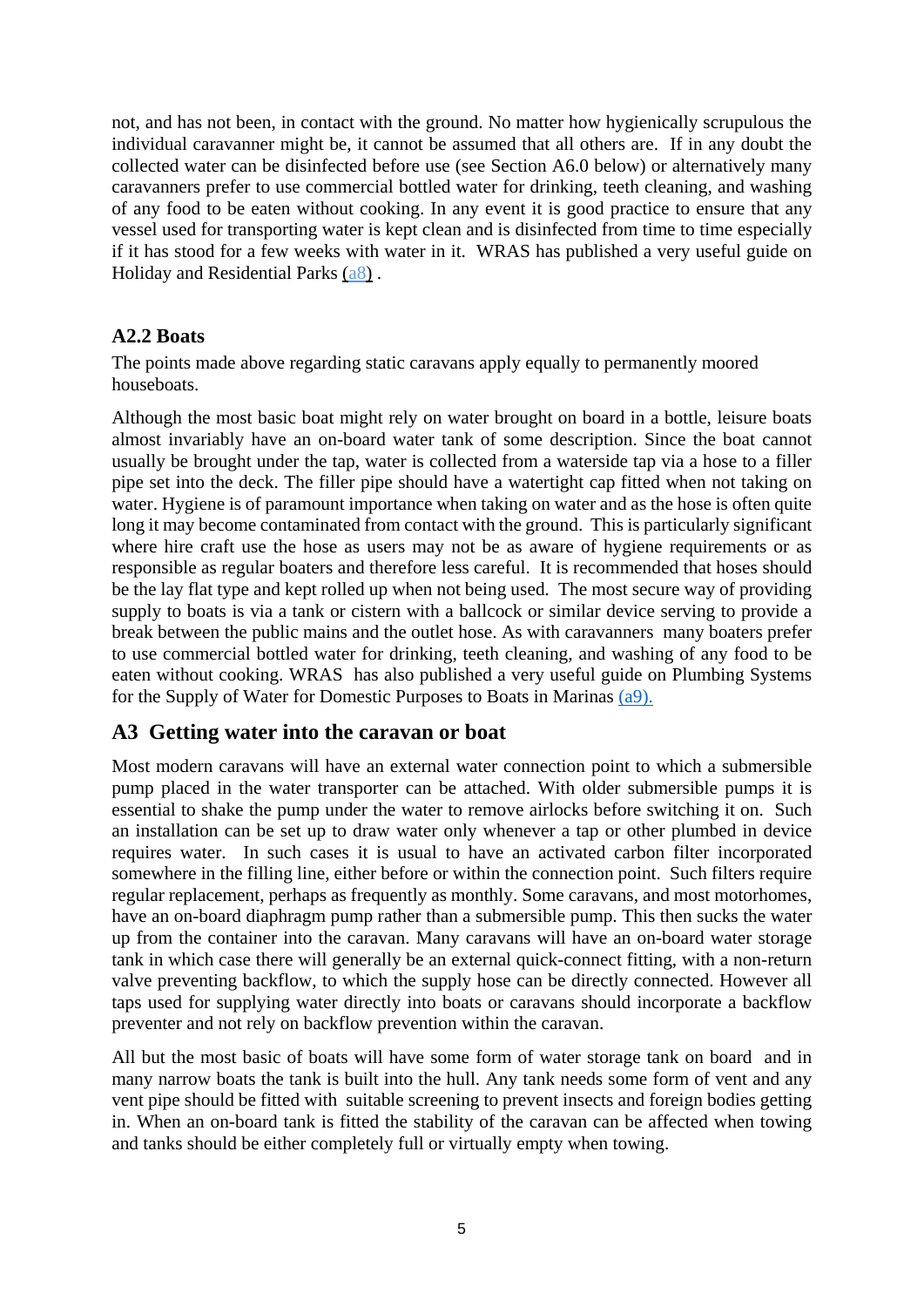## **A4 Managing water within the boat or caravan**

While plumbing systems in boats and caravans may have various degrees of complexity a typical layout will have most or all of the components shown in this schematic except for the hot water link to the engine which does not generally apply to caravans, although systems are available for engine-heated hot water in motorhomes.



Courtesy of Captain Pauley's Virtual Boatyard

Heating and hot water are considered later in this guide (see Section A5.0).

Any storage tank is invariably lower than any taps on board and some form of pumping is required.. In a basic setup a foot or hand operated pump can be used to deliver water when required, examples of which are shown here, but an electric pump is much to be preferred.



photos courtesy of Whale Pumps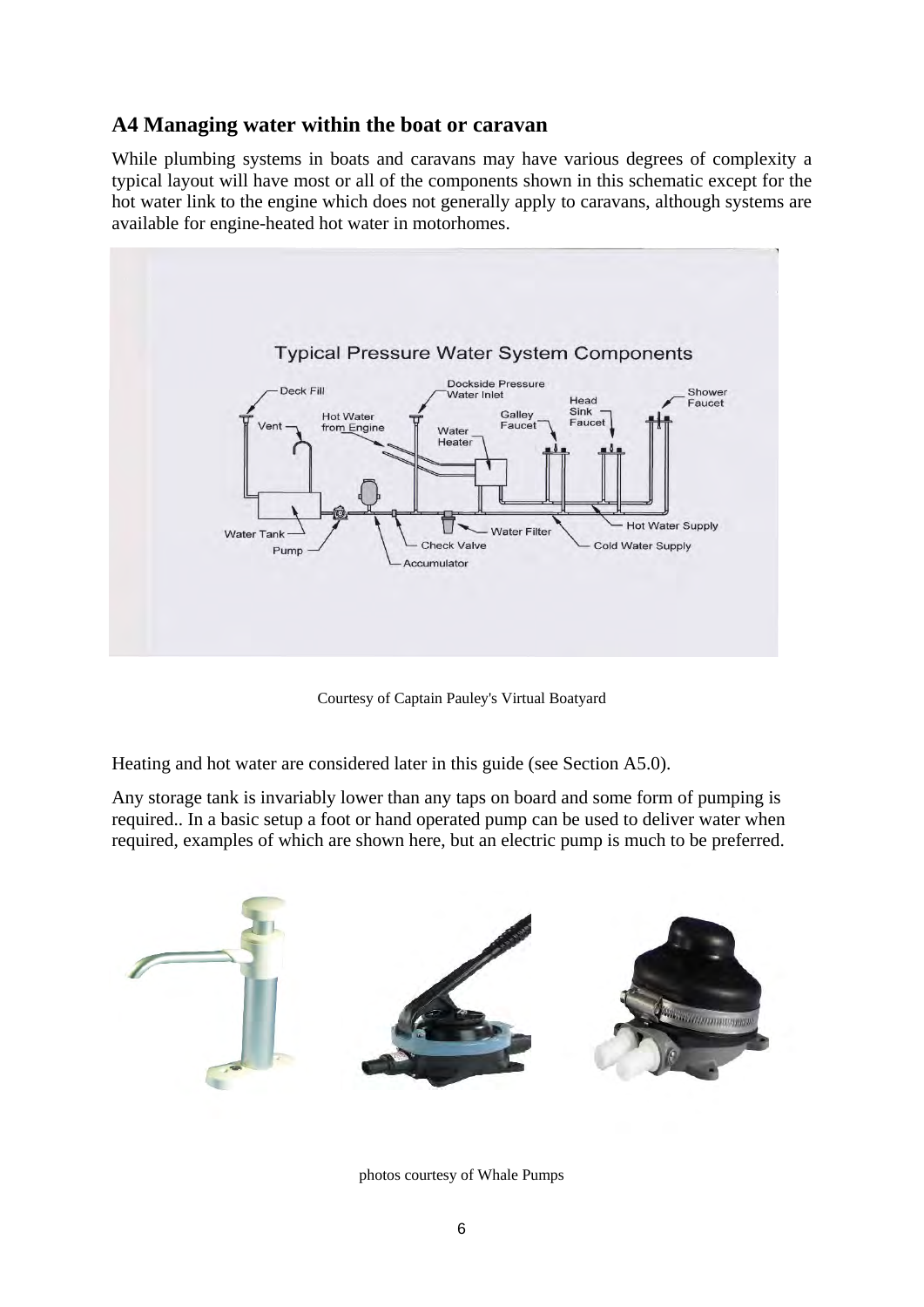When an electric pump is installed it is usual to have a pressure accumulator after the electric pump to maintain pressure in the system so that the water can be delivered without the need for the pump to operate every time water is drawn.

While there is no reason why the water in a boat or caravan should not be safe and pleasant to drink if properly managed, many boat and caravan users say on various websites and forums that they do not drink water on board directly and many of them cite taste as being the prime reason [\(a10\).](#page-31-0) Many of those who do drink the water use a jug filter first which they find improves the taste. Provided the water comes from a satisfactory source and is hygienically handled when collected then it should be capable of being kept safe and palatable. However, it is inevitable that the water in a caravan will be at the ambient temperature and on hot days may be very warm, which affects its palatability. This may be less of a problem with a boat as the hull will be close to the temperature of the water the boat is on and this may serve to keep the boat water tank contents relatively cool. When hot and cold water pipes run close together, which is bad practice, the cold water can become very warm and while the cold water can be run until warm water is cleared from the pipe this is wasteful and particularly onerous when water has to be carried to the caravan. When the water temperature is a problem, water for drinking can always be kept in a covered jug in a refrigerator.

Despite many people's misconceptions water is not inert or inhospitable and can support microbial growth, and deteriorate over time. It is essential that water systems therefore have a reasonable turnover and water does not remain static in pipework for very long periods. It isn't possible to specify what is a very long period as this is affected by many factors including temperature and the nature of the water itself, but the best advice is "if in doubt, flush it out". Provided all materials in contact with the water are WRAS approved then they should not support microbial growth nor leach out any material causing taste or odour. It may nevertheless still be possible for algae to grow in clear plastic tubing exposed to daylight even if WRAS approved. DIY is often a source of problems and it is far from uncommon to find that nonapproved materials have been used, in particular flexible pipe which has the potential to build up visible heavy deposits of what is known as biofilm, which is a mixed growth of bacteria, mould and other microorganisms. Although this biofilm may not be directly harmful it can produce not only unpleasant tastes and odours but may even break off and be seen as bits in the water. Another potential DIY related problem comes from the use of non-WRAS approved jointing compound in compression fittings. Potable water pipework in boats must be kept well away from bilges and particular care is needed to ensure that plastic pipes do not come into contact with oil. Oil can permeate plastic pipes and cause taste and odour problems.

It is good practice when the boat or caravan has stood for a while to run water through the system to remove old standing water. If the caravan or boat is not to be used for a long period it is also good practice to drain the system, especially for winter when freezing within pipes can cause damage to the plumbing. WRAS provides comprehensive advice on draining down caravans (a11). Before recharging the system it is an ideal opportunity to carry out disinfection, and descaling if necessary (see Section A6.0).

#### **A5 Heating and Hot Water**

Caravans and boats may be heated by hot air blowers, oil-filled radiators, fan heaters, gas or electric fires, paraffin heaters, or radiators filled with a water/antifreeze mixture. Boats, in particular traditional narrow boats, may have a solid fuel stove, or less often a diesel-burning stove. The installation requirements for a stove in a boat are very detailed, and well set out by the Solid Fuel Technology Institute (a12). It is also possible but not common to have a solid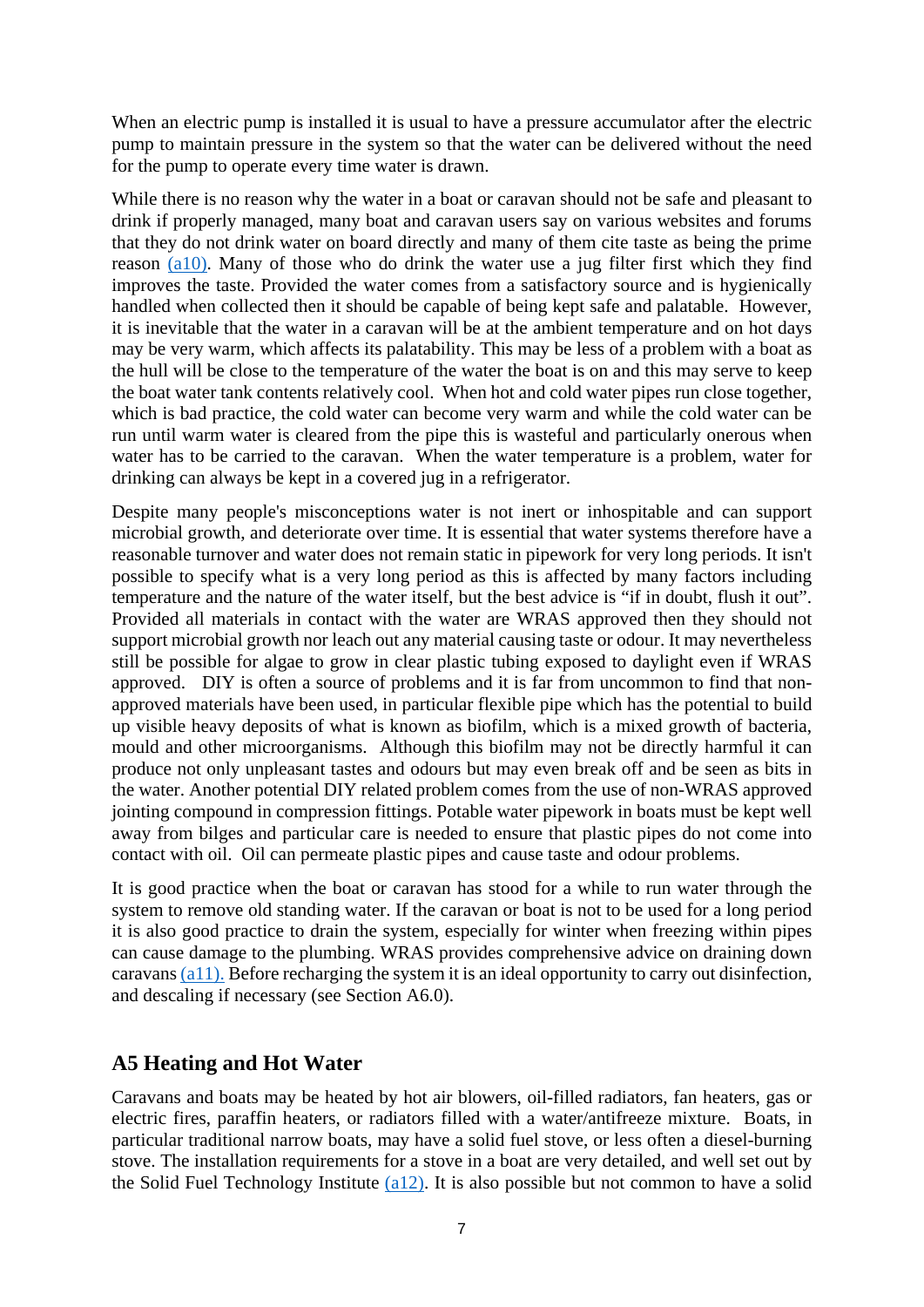fuel stove in a caravan. These all have advantages and disadvantages but space heating is outside the scope of this guide.

However some form of hot water is essential in a caravan. The most basic hot water provision is water heated directly in a kettle or pan on a gas or electric stove or on top of a solid fuel stove. This may well be sufficient for short trips, and showers are often available on caravan sites, boatyards and marinas. Gas and electric instantaneous water heaters are often installed at the galley sink to provide hot water on demand and may be sufficient for all requirements in a caravan or boat without a shower or bath.

The schematic diagram in Section A 4.0 above shows a conventional system with a hot water tank or cylinder which serves taps and showers within the caravan or boat. The water in the cylinder can be heated from the engine on a boat, or by a gas-fired heater, electric heater or immersion heater. Some electric heaters have an integral water tank providing a reservoir of hot water. A solid fuel or diesel stove in a narrowboat may have a backboiler providing hot water and even heating radiators but this is relatively uncommon.

When an electric hook-up is available then electrical hot water provision is quick and efficient but in the absence of such a hook-up then gas-fired systems and solid fuel or diesel stoves have a distinct advantage. With any form of heat generated by combustion it is imperative that ventilation is sufficient as carbon monoxide can be produced when combustion is incomplete. Carbon monoxide does not smell and can cause drowsiness followed by sleep and ultimately death. A suitable carbon monoxide detector alarm is an essential.

## **A6 Treatment and disinfection of water, water systems, and fittings**

Recognising the vulnerability of water between the original source and the tap on the boat or caravan there are a number of additional treatments commercially available. These range from carbon filters, which may remove tastes, uv treatment units which can kill bacteria and other microorganisms, to Reverse Osmosis units which remove not only microorganisms but also dissolved salts giving a softened water. There are even commercially available units which will fully treat water on board the boat or caravan to such a degree that they can be used to treat water direct from the river or canal. Mostly these intensive treatments are relatively expensive and of most value in sea-going boats where access to fresh water is not always nearby. It is not within the remit of this guide to give any commercial endorsement but further manufacturers' information is readily available online.

## **A6.1 Disinfectants**

There may be situations in which it is considered necessary to carry out disinfection at any stage between the source of supply to the taps or showers in the boat or caravan. Although it is usual to refer to chlorine, chlorine as such is a highly toxic gas which was used in the First World War as a weapon. When dissolved in water it forms hypochlorite which is the actual disinfectant species. In this guide the term chlorine will be used as in common parlance rather than hypochlorite. For disinfection of boat and caravan water systems chlorine is the disinfectant of choice. The use of metabisulphite or Camden tablets is to be avoided as these are mainly used to remove chlorine, not to disinfect. Suggestions that vinegar can be used are misguided as it has very little disinfecting ability and strong taste which will be difficult to remove. Some people confuse treatments to descale systems with disinfection but the two are very different, although there are dual-purpose products available which will do both. While most household bleaches are chlorine solutions they may contain other additives making them inappropriate for use in drinking water systems. Only chlorine solutions marketed for sterilising babies feeding bottles or products sold specifically for disinfecting water systems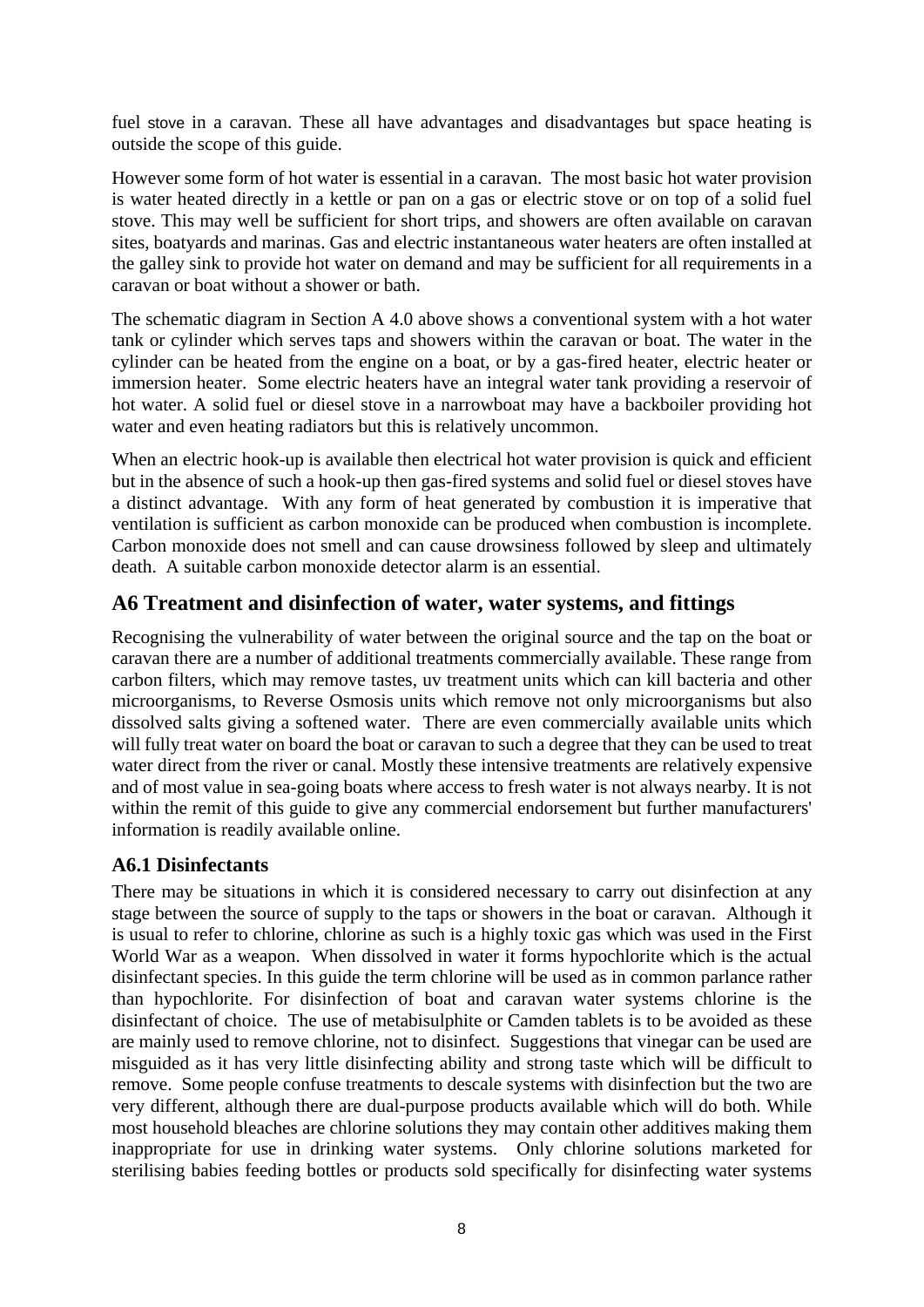<span id="page-12-0"></span>should be used. There is also available a range of suitable chlorine tablets. When disinfecting taps, hose ends or other surfaces they should first be physically cleaned before using a chlorine solution of 1000 milligrams per litre (mg/l) (also often referred to as parts per million or ppm) but remember to check the manufacturer's instructions regarding strengths. 1000 mg/l is equivalent to 0.1% A liquid chlorine solution will not be 100% chlorine and when sold for babies bottle disinfection is likely to be as little as 2% only. Many of the sterilising tablets available are intended to give 1000 mg/l when one tablet is dissolved in one litre of water. Care must be taken when handling these solutions as they can be irritant. Once a chlorine solution is made up it should be used as soon as possible and certainly within 24 hours since the active ingredient hypochlorite decomposes quite quickly to leave common salt which has no significant disinfectant properties.

#### **A6.2 System drainage**

In order to disinfect the whole of the plumbing system it is necessary to drain it down, opening all taps and showers to allow air in and facilitate drainage. Any filters need to be removed and replaced with a suitable length of hose, or have the cartridge removed. It should be noted that if there is a diaphragm pump in the system water cannot pass back through the pump so the pump must be run until the system is empty and no water comes from any tap.

#### **A6.3 System disinfection**

The system should then be recharged with a solution of 50mg/l chlorine, taps and showers being left open until chlorine solution is coming out, when they should be shut off. The chlorine can either be added to the on-board water tank if it is accessible and its volume is known, or added to the rolling barrel when connected to the caravan. When the system is charged throughout with the chlorine solution it should be left for at least 8 hours, preferably one day, before the system is flushed out with fresh water until no chlorine is noticeable at any outlet. Any filters should be replaced. However care must be taken if there is a water heater in the system which may contain metallic parts to which chlorine can be corrosive. The heater manufacturer's instructions should always be followed. Also flexible tanks made with polyurethane may be liable to degradation when in contact with strong chlorine solutions. Some websites advocate not opening any hot taps and disinfecting only the cold water side of the system but there can be health risks associated with hot water systems. In particular the bacteria causing Legionnaires disease can grow in warm water with little or no flow such as may be found in shower heads used infrequently. The advice given by the Health and Safety Executive is relevant to water in boats and caravans. $(a13)$ . There are dual-purpose cleaning and disinfecting products marketed for boats and caravans which claim to both clean and disinfect water systems while not being corrosive.

Containers used for transporting water should be kept externally clean as far as possible and it is good practice to clean and disinfect the interior from time to time. The container should be rinsed out with potable water then completely filled with a 50mg/l chlorine solution and left for at least 15 minutes since disinfection is not instantaneous. The container should then be emptied into a suitable drainage point, not poured into the river, ditch or on the ground. It should then be well rinsed with potable water and if possible left upside down for several hours to drain. This is best done within the caravan and care must be taken that the container opening does not get recontaminated. Left outside to drain, the container is vulnerable to contact with the ground, passing dogs and even the ingress of a variety of animal life. More detailed advice and information is provided in the Caravan Club leaflet Water Matters [\(a7\).](#page-31-0)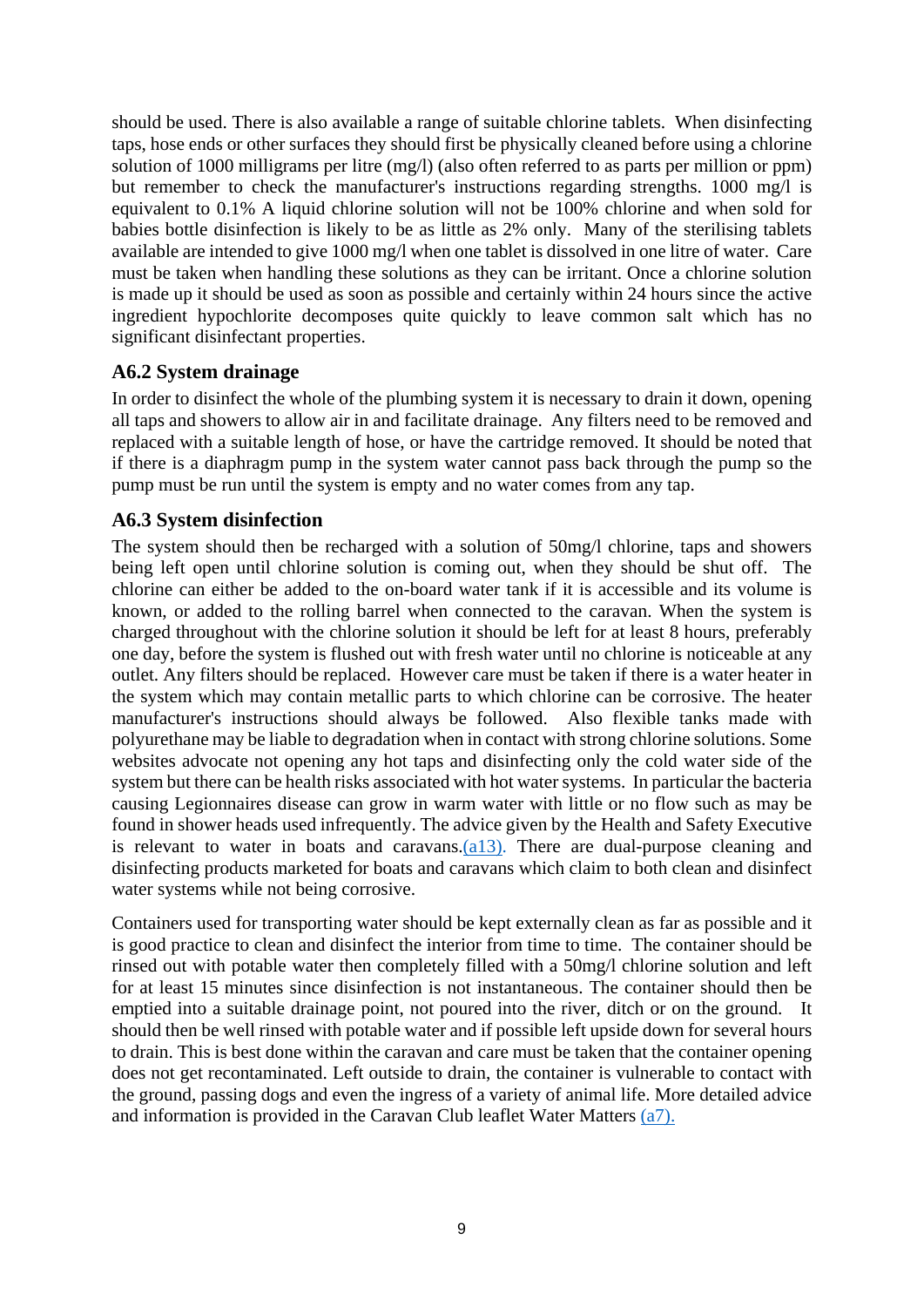#### **A7 Annex – The Regulatory Framework**

The standards set out in the Directive are based on advice from the World Health Organisation through their "Guidelines for Drinking Water Quality", which are regularly updated to take account of new knowledge. EC Directives are mandatory but only in themselves legally binding once transposed in their entirety into law by the individual member states. In the UK this is done by the making of Regulations by the appropriate Government Department. Member states can and do introduce additional national standards and requirements. Because of the legal framework in the UK, the transposition process has necessitated the making of separate Regulations for England and Wales, Scotland and Northern Ireland and a number of additions and amendments have been made since the first Regulations for England and Wales were made in 2000. The Drinking Water Inspectorate for England and Wales has produced an unofficial consolidation of its Regulations [\(a14\).](#page-31-0) While public water supplies in England and Wales are the responsibility of commercial Water Companies, in Northern Ireland and Scotland they are operated by publicly owned companies. For this and other reasons Northern Ireland  $(a15)$  Scotland  $(a16)$  and Wales  $(a17)$  have their own Regulations although all the various Regulations give full effect to the EC Directive. All the Regulations require water suppliers to undertake regular monitoring of their supplies and to make results freely available to the public, and the various Inspectorates oversee the results and investigate any failure to meet the required standards or other regulatory requirements. In the interest of brevity from this point **references in this Guide to Regulations should be taken to mean any or all of the Regulations for England and Wales, Northern Ireland and Scotland** as appropriate, all of which are essentially similar in content. One aspect of the regulation of water supplies is regular monitoring but most monitoring cannot be continuous and of necessity there may be quite a long time between samples, with the possibility of there being a significant time between a deterioration in water quality and its detection by monitoring. In the worst case this could allow consumers' health to be impacted. 'The World Health Organisation Guidelines' [\(a18\)](#page-32-0) advice on drinking water is that the most effective way of consistently ensuring the safety of a drinking water supply is through the use of a comprehensive risk assessment and risk management approach that encompasses all steps in water supply from catchment to consumer. Although monitoring has an important role and remains a requirement, since 2007 water companies in England and Wales have also been required to produce Water Safety Plans which identify and assess any risks to the quality of their supplies. A similar requirement applies in Scotland and Northern Ireland.

However, in addition to public water supplies there are a number of so-called private supplies and these also must meet the standards set in the Directive although they are subject to separate regulations from public supplies [\(a19\).](#page-32-0) About 1% of households in England and Wales are not directly supplied off a public water main, rather fewer in Northern Ireland, and some 150,000 people in Scotland. These supplies must also be monitored and in England and Wales, and also in Scotland, this is the responsibility of the relevant Local Authority which must also maintain records and provide details on request. The results for supplies in England and Wales are also required to be audited by the Drinking Water Inspectorate while the Northern Ireland Drinking Water Inspectorate with the assistance of Local Authorities oversees Private Supplies. Just as with public supplies it is a primary requirement in all the various regulations that a risk assessment be carried out on all private supplies supplying more than a single property. It is expected that Water Safety Plans will be required by the next revision of the EC Directive. Caravan sites on farms and in remote areas may well be served by private supplies and it might be prudent to ascertain the status of the water supply before using it for drinking, washing salads etc. or teeth cleaning. *It is important to recognise that water supplies in other countries may not always be safe and wholesome and may require additional treatment by the caravan or boat user.*

Any changes in UK legislation following leaving the EU are unlikely to become clarified for a number of years.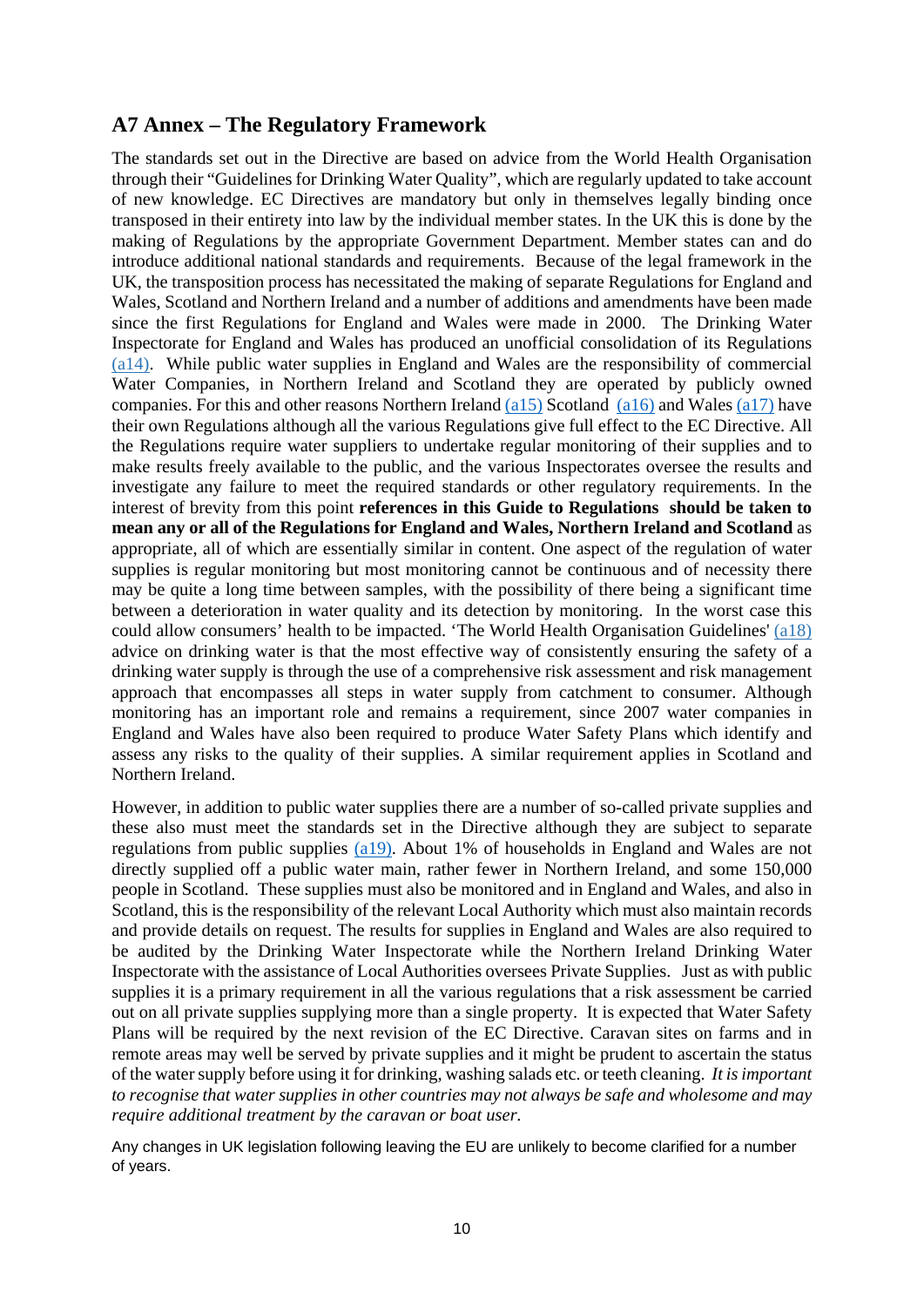## **B. Wastewater disposal**

## **B1. Introduction**

This section of the guide addresses the collection, storage and disposal of wastewater for leisure boats and caravans. The advice is focussed on the use of smaller leisure boats (with on board capacity of 15 passengers or less for seafaring vessels, 12 passengers or less for inland water vessels) and for standard sized motorhomes and touring caravans (8-berth or less).

The definitions of the different types of wastewater are included and the regulations regarding the storage and disposal are explained in detail. Further information can be found on most of the topics in the reference section.

## **B2 What is wastewater and how is it created?**

Wastewater isn't a topic that needs to concern most homeowners in the UK, unless you are disconnected from the mains sewage system. In most residential properties, municipal sewage treatment works receive all toilet flush water, sink, shower, bath and appliance water, treating, cleaning and disposing of all water based waste.

But as soon as you are disconnected from the mains system, wastewater becomes a topic that requires attention and understanding. Whether you are touring in a mobile caravan or engaging in leisure boating, wastewater may have ramifications on your personal safety and enjoyment, as well as that of your fellow leisure users. And of course safe wastewater disposal is crucial for preserving the surrounding delicate environmental areas.

## **B2.1 Understanding the different types of wastewater**

There are two key types of water generated through domestic activity: greywater and blackwater. Each type varies in the risk that it poses to health and the environment, and each must be dealt with in a different way because of this.

#### **B2.1.1 Greywater**

Greywater is typically the water produced as a result of washing or cleaning and as such contains no human waste. Greywater is generated by the following:

- Sinks
- Showers
- Dishwashers
- Washing machines
- Wash down activities

Greywater has a low health risk factor, due to the type and volume of bacteria and other microbes that it might contain. However, due to the chemicals used in washing and cleaning, greywater may still have an impact on the local environment.

In the case of wastewater on boats, bilge water is considered as greywater, but requires a special mention due to the oil and other contaminates that it may contain (more information on this is included in the boat section).

## **B2.1.2 Blackwater**

Blackwater is essentially the sewage created by toilets. It contains urine and faecal matter and therefore the cocktail of bacteria and viruses that are present as a general functioning of the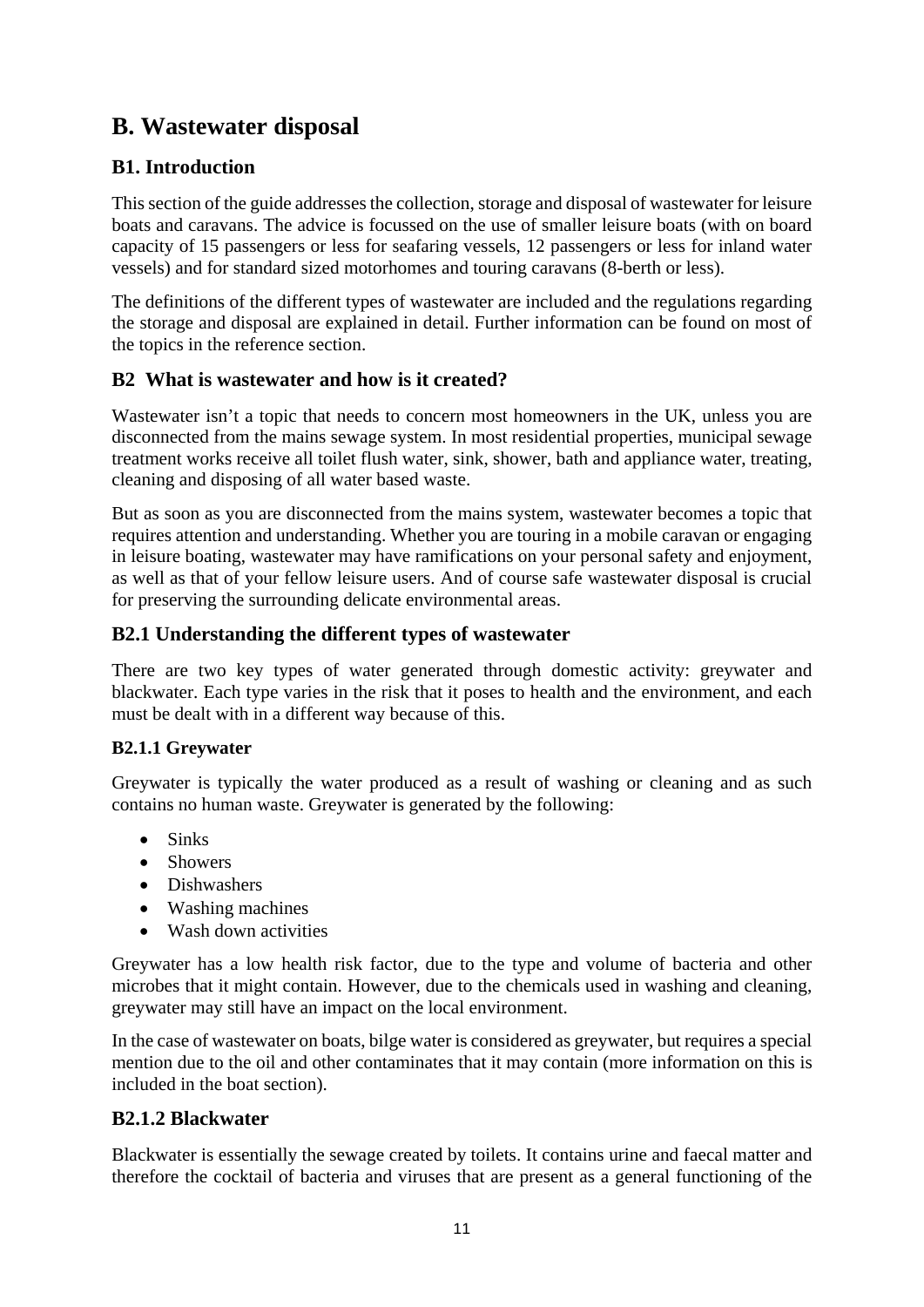human digestive system, as well as other pathogens present as a result of illness. Due to the risk of infection, blackwater needs to be collected and treated, or disposed of, responsibly.

#### **Why does blackwater need to be treated?**

Wastewater that contains blackwater needs to be treated before it can be discharged to inland waterways (there are other rules for boat owners on the high seas and this will be discussed in more detail later).

Sewage treatment includes the use of aerobic bacteria (requiring oxygen), naturally present in the waste, to break down disease causing bacteria and organic matter to acceptable levels. The bacteria also work to process nitrogen and break down the solids particles present in the wastewater. The resulting liquid has a lower biological oxygen demand, meaning that it won't accelerate bacterial growth in rivers and lakes (which in turn might remove a source of oxygen for native species of plants and animals). A lower nitrogen content will prevent excessive algal blooms which work to block light from rivers and further decrease oxygen levels, which in turn may lead to the death of fish and other native fauna.

Although aerobic bacteria are already naturally present in wastewater, they require optimal conditions in order to effectively treat the sewage. The process may start in storage tanks, but the conditions are usually not optimised to allow treatment to acceptable levels, therefore wastewater must be more fully treated in order to achieve this.

The Government have issued recent new guidance on sewage treatment in relation to those homeowners who aren't connected to the main sewage network [\(b1\),](#page-32-0) and although this might be of interest to some static caravan users, this guide will look at the lesser documented area of mobile systems.

Read on for information on how to safely collect, store, dispose of, or treat wastewater, both grey and black.

For the most part, the key consideration for both boat and caravan owners will be the collection and eventual disposal of wastewater; however since the systems used, the rules that apply and facilities for disposal vary between the two applications, boats and caravans will be discussed in different sections.

## **B3. Collection and disposal of wastewater on boats**

The different types of wastewater have been considered earlier in the guide, this section addresses the importance of storage and disposal, specifically in connection with boats.

Essentially any wastewater produced on a boat will be either greywater (from sinks, showers, dishwashers, washing machines, wash down and bilge water) or blackwater (from toilets). The way in which this wastewater is processed will depend on the number of people on board the vessel, the waters in which you are travelling and the type of water that is being produced, as well the quantity of disposal options available in each water environment.

The advice given in this guide applies only to UK waters, if you are travelling into foreign waters it makes sense to check the regulations for that particular country before you travel. The RYA website provides an overview for many European countries on the use of holding tanks [\(b2\).](#page-32-0)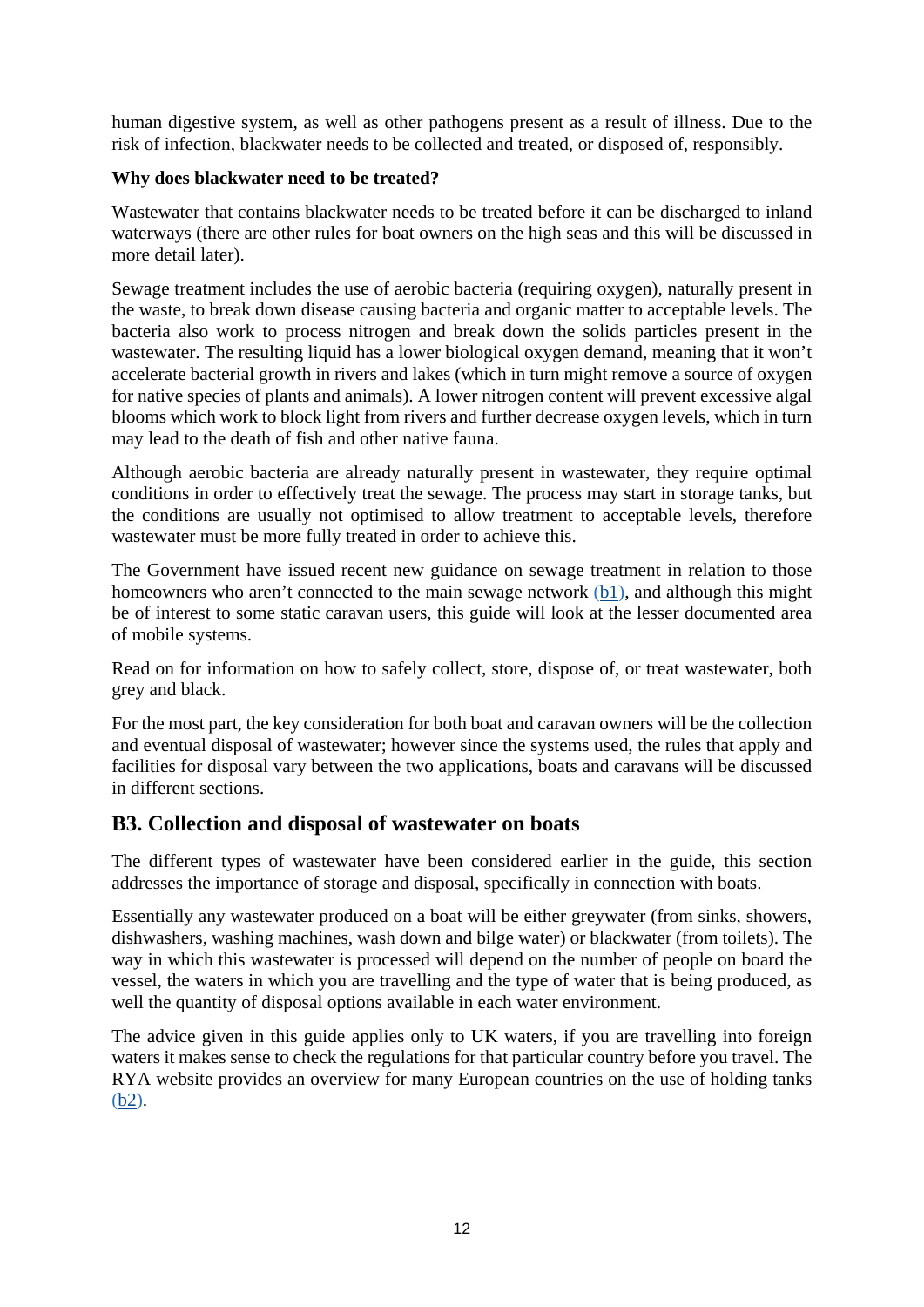## **B3.1 Rules for disposal of wastewater**

#### **B3.1.1 Blackwater disposal for boats on inland waters**

The rules for sewage disposal when operating on inland waters is much more controlled than the rules at sea. The Maritime & Coastguard Agency (MCA) and The Association of Inland Navigation Authorities (AINA) have set out the Inland Waterways Small Passenger Boat Code for use on inland waters, specifically for boats carrying less than 12 passengers, which can be downloaded from the www.gov.uk website [\(b3\).](#page-32-0) This guide states that discharge of sewage into category A, B, C and D rivers, and any other inland waterway is not permitted. The rivers categories are described as follows by MCA (more details can be found on the MCA website) [\(b4\):](#page-32-0)

- **Category A:** Narrow rivers and canals where the depth of water is generally less than 1.5 metres.
- **Category B:** Wider rivers and canals where the depth of water is generally 1.5 metres or more and where the significant wave height could not be expected to exceed 0.6 metres at any time.
- **Category C:** Tidal rivers and estuaries and large, deep lakes and lochs where the significant wave height could not be expected to exceed 1.2 metres at any time.
- **Category D:** Tidal rivers and estuaries where the significant wave height could not be expected to exceed 2.0 metres at any time.

There are several additional byelaws in operation in particular waters across the UK, and it would be prudent to check for any particular regulations regarding water disposal if you are travelling on these waters. A list of these byelaws, with links to the relevant documents, can be found on the Canal and River Trust website [\(b5\).](#page-32-0) 

If you are travelling on inland waters, you must ensure that any sanitisation system, capable of discharging overboard, is sealed and complies with the BS MA101 standards for toilet retention and re-circulation systems. The different types of toilet will be discussed later in this document.

The Boat Safety Scheme's guidance Part 9 offers the following advice for sealing a sea toilet:

- Fix the sea cock in a closed position, or;
- Fix heavy duty tape over the bowl  $(b6)$

If you have a suitable cassette toilet, or toilet with a suitable holding tank, then they may be used on inland waters providing the waste is disposed of at a suitable disposal point on land.

#### **B3.1.2 Blackwater disposal rules for smaller leisure craft at sea**

The rules for vessels carrying under 15 passengers at sea are less clear. In essence it is deemed that as the discharge from small leisure craft is generally small and is dissipated quickly by the motion of the sea then discharge of blackwater straight into the sea is acceptable at any distance from the shore.

The Green Blue (the joint environment programme created by the Royal Yachting Association and British Marine) provide more detailed guidance on best practice for small leisure craft users at sea  $(b7)$ . In essence, boat owners are encouraged to:

- Fit a holding tank and only discharge raw sewage when more than 3 miles from the coastline (using the increased currents and wave action to dilute the sewage).
- Use onshore facilities and pump out stations wherever possible to empty holding tanks.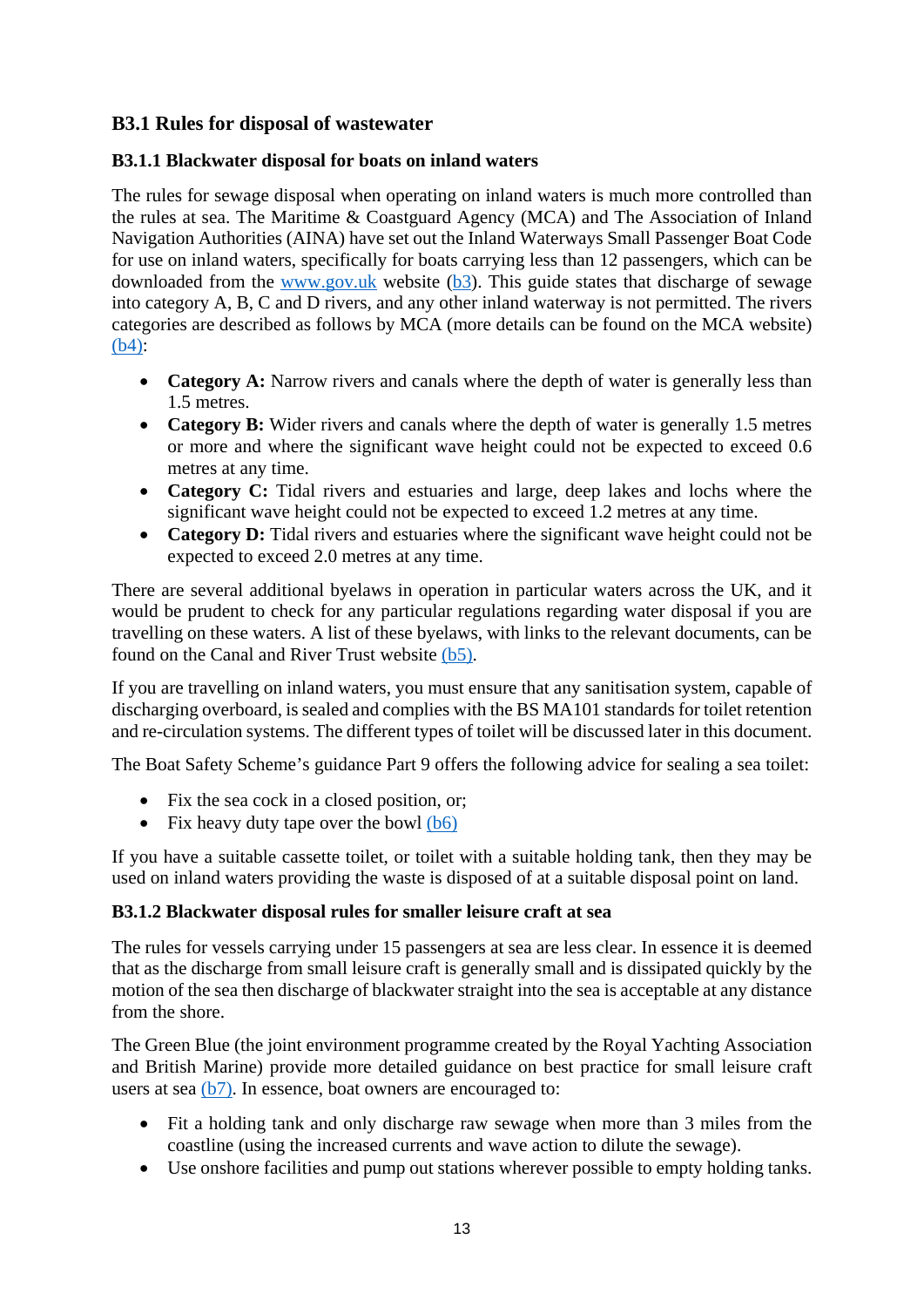Be aware that the rules for other European countries may be very different and it may be illegal to discharge to the sea even from smaller leisure boats. The Royal Yachting Association (RYA) lists the regulations in many different European waters on their holding tanks website page [\(b2\).](#page-32-0) 

For further details on blackwater disposal rules for large vessels at sea, please see Appendix 5.1.

#### **B3.1.3 General greywater disposal for boats at sea and on inland waters**

There are no particular rules for the disposal of greywater, but consideration should be taken of the following:

- Many standard cleaning products, such as washing up liquid, dishwasher tablets and washing machine liquid contain phosphates which have been known to cause issues in increasing plant growth and inducing eutrophication in rivers. If possible, you should look to use a low or no phosphate brand, many chandlers and boating websites stock a range of these products. The Canal and River Trust [\(b8\)](#page-32-0) state that degreasers used in some detergents can also strip oil from fish gills making it difficult for them to breath.
- Rotting food encourages bacterial growth, depleting oxygen sources for native species so it makes sense to reduce the amount of food waste discharged with the greywater. Ensure that as much food as possible is collected and disposed of at land refuse centres.

Boats used on inland waterways belonging to the Canal and River Trust are required by law to have a registered licence. As part of the terms and conditions of this licence, the trust requests that only phosphate free detergents are used on board boats (particularly in connection with washing machines and dishwashers) [\(b9\).](#page-32-0)

#### **B3.1.4 Rules for the disposal of bilge water**

MARPOL guidelines for ships under 400 tonnes and carrying over 15 passengers state that they may discharge bilge water containing oil into the sea so long as the oil content does not exceed 15 parts per million [\(b11\).](#page-32-0) The Canal and River Trust also state that this concentration should be used as the guideline amount for inland waters also  $(b12)$ . It is difficult for leisure boat owners to measure the amount of oil contained within the bilge water; if you are in any doubt that you have oil present in the water, you should collect the water and dispose of it at a boatyard with facilities, thus removing the pollution risk. Other ways to reduce discharge of oil with bilge water is discussed later in the document.

The Inland Waters Small Passenger Boat Code stipulates that boats operating on inland waters should have an oil tight tray fitted beneath every engine and gearbox to stop oil leaking into any other part of the boat or over the side  $(b3)$ .

There are various devices that can be purchased in order to mop up spillages, such as the Bilge Sock, a video of which can be seen on the RYA YouTube channel [\(b13\).](#page-33-0)

#### **B3.2 Boat toilets**

There are 4 main types of toilet widely available for use on board boats:

- Sea toilets
- Portable or Cassette toilets
- Pump out toilets
- Composting toilets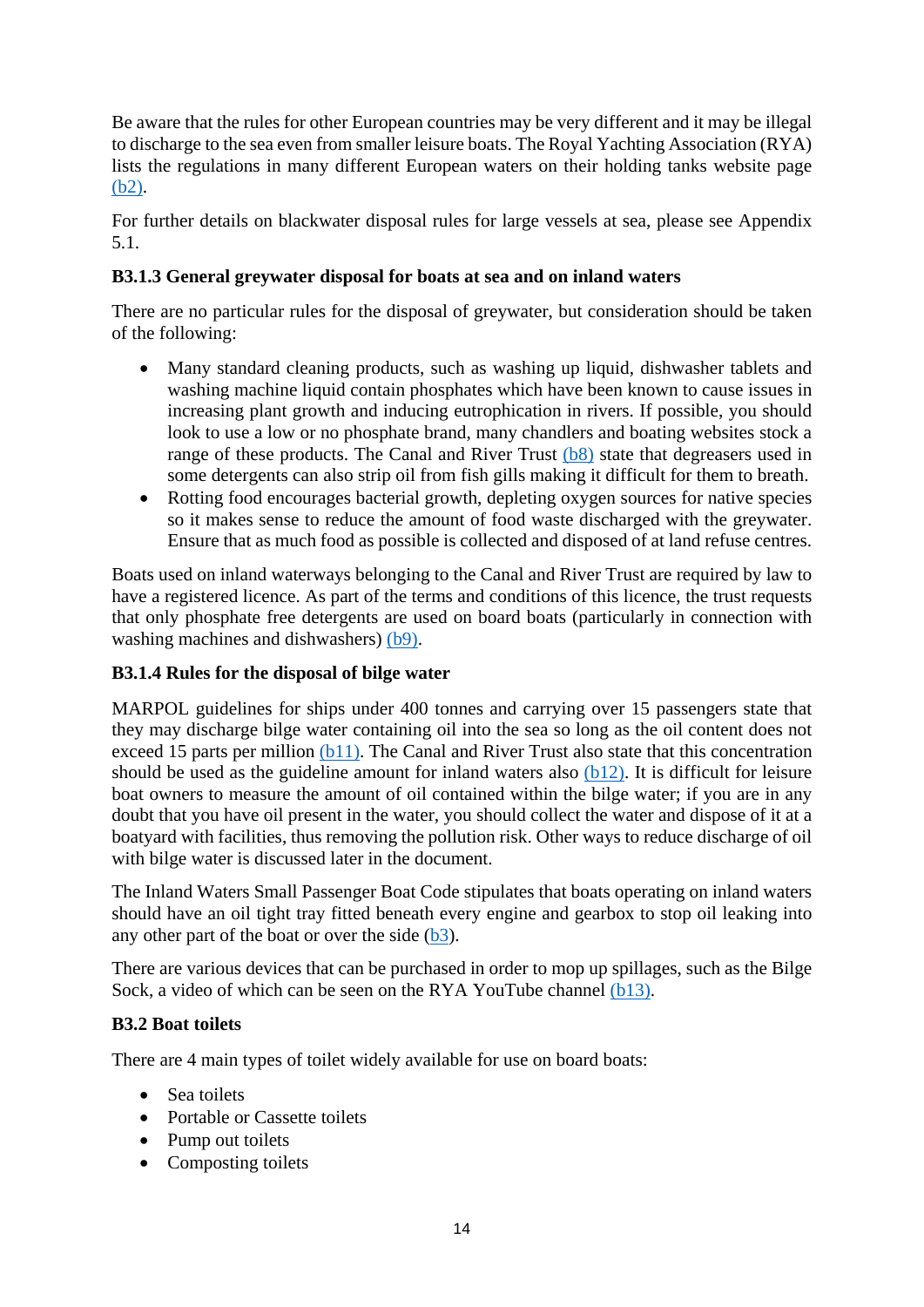#### **B3.2.1 Sea toilets**

Suitable only for use on boats used at sea, these toilets discharge straight to the surrounding water through a sea cock (valve) that can be sealed off when the toilet is not in use.

Sea toilets usually have an inlet pipe feeding sea water into the bowl for flushing and an outlet pipe that takes the wastewater out to the sea. Some kind of pump is required to push the water out (as toilets are usually installed below the waterline) and this can be achieved through a manual pumping mechanism or an electric version. Toilets are usually sold with the pumps as part of the package.

The toilet itself is usually plastic or ceramic and resembles a traditional household toilet, which can be an important factor when comparing to a portable style toilet.

#### **Manual toilets**

With less installation equipment required, and no electrical source needed, manual sea toilets are the cost effective option. The manual function relates to the flush. A hand operated handle draws sea water into the bowl to flush whilst pushing the resulting wastewater out.

There are various models available from a variety of manufacturers and there are a wide range of distributors in the UK stocking systems and selling through online channels or chandlers.



 **Jabsco Twist and Lock Manual Toilets Force 4 Manual Sea Toilet**  Credit: Jabsco Credit: Force 4

#### **Electric toilets**

Electric toilets use power from the boat's battery to provide the action for pumping sea water in and wastewater out, as well as powering a macerator. Solid material is broken down and the resulting liquid produced allows for easier dispersion. Vacuum pumps are also available which considerably reduce the amount of flushing sea water used.

In both cases, sea toilets are fixed to the boat and will require some drilling in order to fit the inlet and outlet pipes.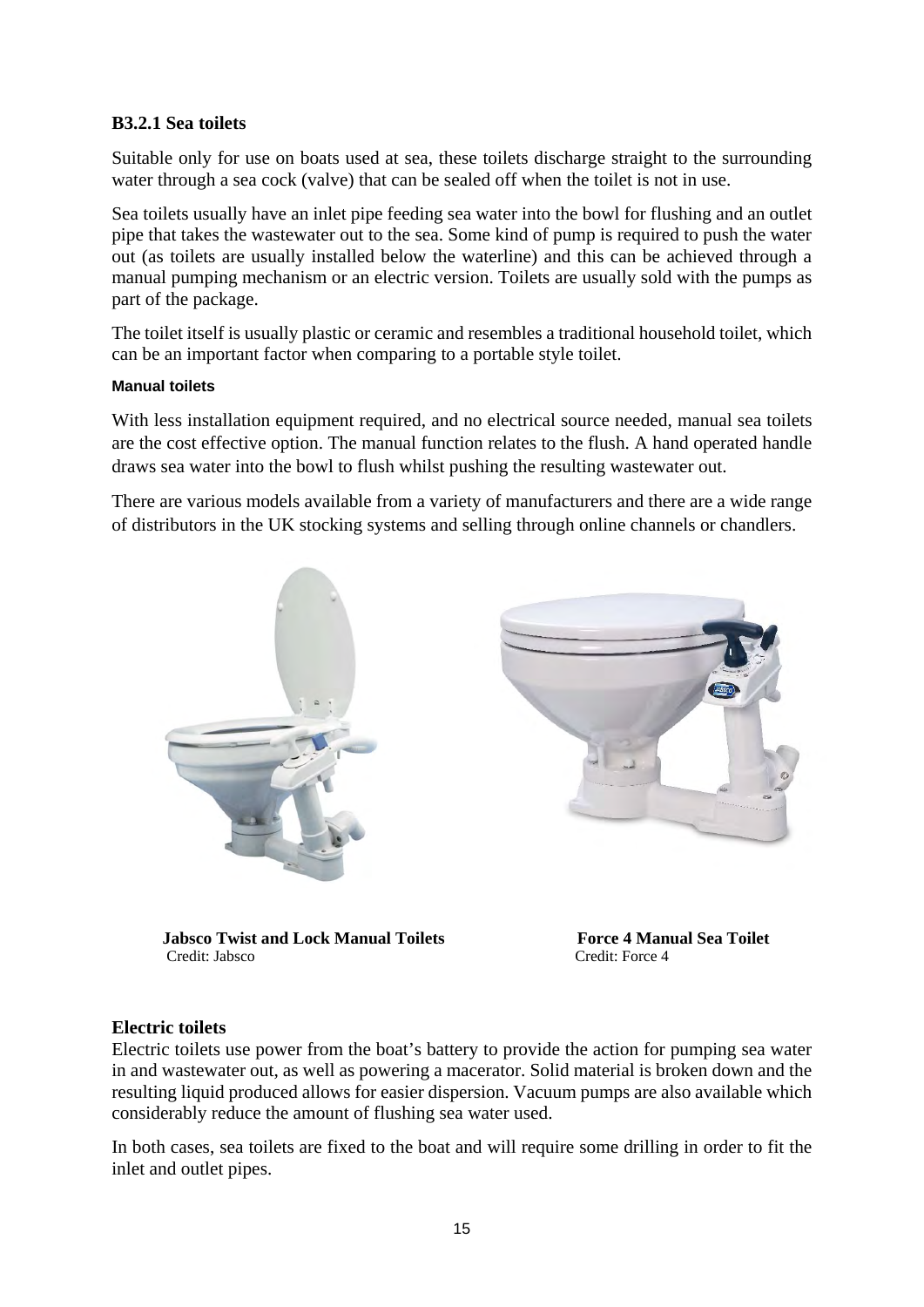When installing manual or electric sea toilets it is important to have a vent pipe, or siphon break, on the inlet and outlet pipes. Vents introduce an air pocket above the water line to prevent water freely siphoning into the toilet, as a result of wave action or heeling. Without this protection you may have a serious risk of flooding the boat.



#### **B3.2.2 Portable toilets**

Sometimes called cassette or chemical toilets, portable toilets are a good solution if you have a small number of passengers on board and are able to access discharge points for disposal of waste (disposal points are discussed in the next section). The toilets consist of a toilet bowl connected directly to a removable storage chamber (usually located directly below the bowl). Once full, the chamber (cassette) can be removed from the unit and taken to a disposal point for emptying and cleaning ready for fresh usage.

Suitable for use both at sea and on inland waters, the volume of the toilets storage chamber can be up to around 20L, depending on the model, so enough for around 50 or so uses. Be aware that, depending on capacity, the chambers can get quite heavy when full. Some systems come with wheels and handles for easier transportation.

Brand names such as Elsan and Porta Pottis have become generic terms for portable toilets over the years, but there are many manufacturers to choose from, each having their own benefits regarding features or price.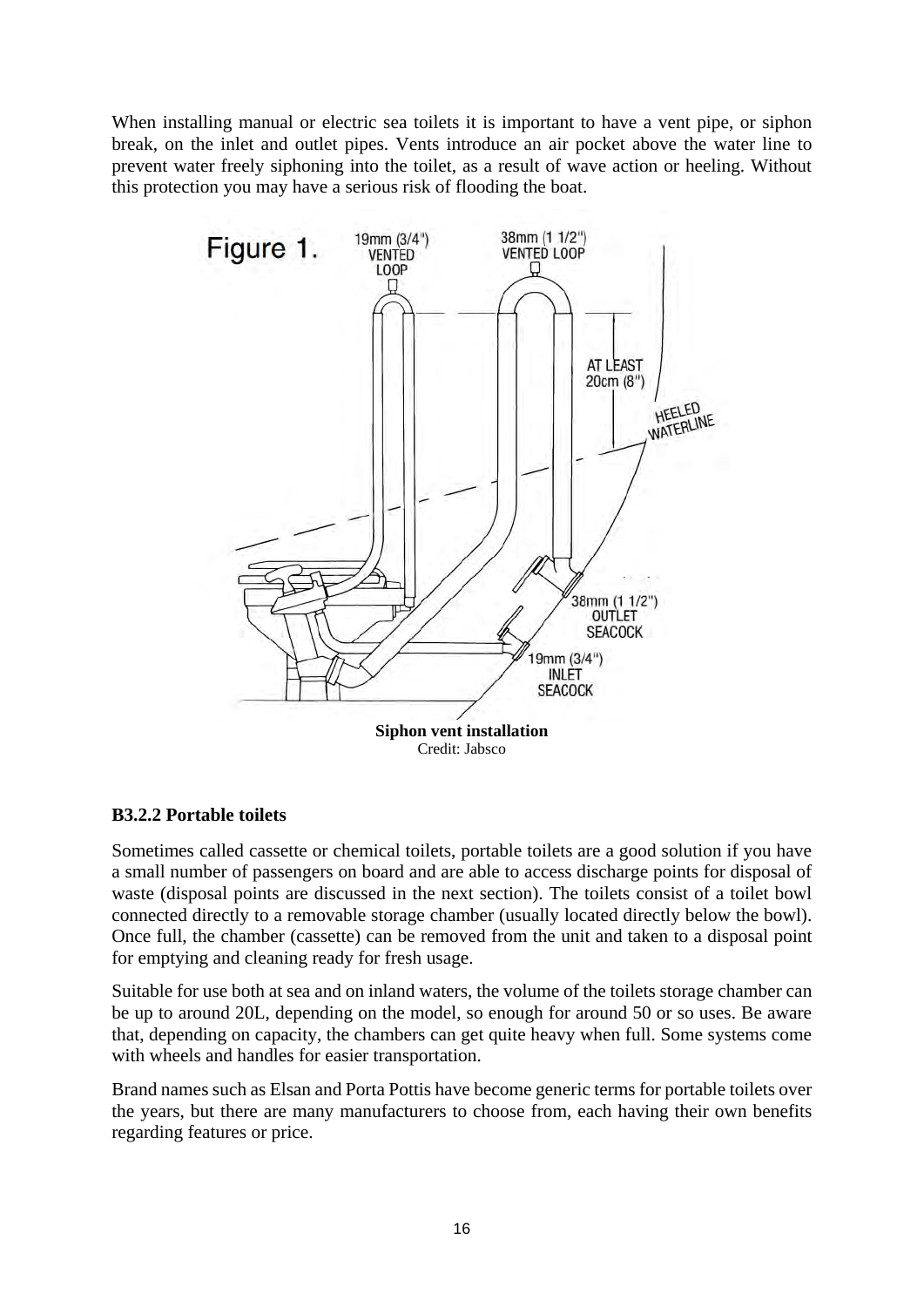Some examples of makes and models are shown below:





Credit: Dometic, Credit: Thetford

**Dometic portable toilet Thetford portable toilet Thetford portable toilet** 

#### **Disposal points for inland waterways**

All boats used or kept on inland waterways must be registered with the navigation authority of the waterway that you wish to use [\(b10\).](#page-32-0) Most canals and rivers are serviced by the Canal and River Trust and for £7 you can buy a key which provides you access to the sanitation points along their waterways [\(b14\).](#page-33-0) These points are only for the emptying of portable toilets and not the emptying of holding tanks.

Further information on the other waterways authorities and their facilities can be accessed through the Government Boat Registration pages [\(b10\).](#page-32-0) 

#### **B3.2.3 Pump out toilets**

Pump out toilets are generally used for a larger number of passengers and when a sea toilet with immediate discharge to the surrounding water isn't permissible (e.g. on inland waters). Pump out toilets consist of a toilet (see section above entitled sea toilets) with an attached holding tank located underneath the toilet or in a separate location if this is desirable. The holding tank is a permanent fixture in the boat and therefore must be pumped out to a waste disposal point when full.

#### **Pump out options**

If operating on inland waters, or other areas where it is not permissible to discharge directly to the sea, this waste must be pumped out to a registered facility. Many marinas and boatyards offer this facility and the Canal and River Trust have a comprehensive list [\(b15\)](#page-33-0) of Trust and non-Trust operated facilities on inland waterways.

There are a variety of different kits that you can buy in order to pump out tanks, and many pump out points will take care of the 'dirty work' for you for a small fee.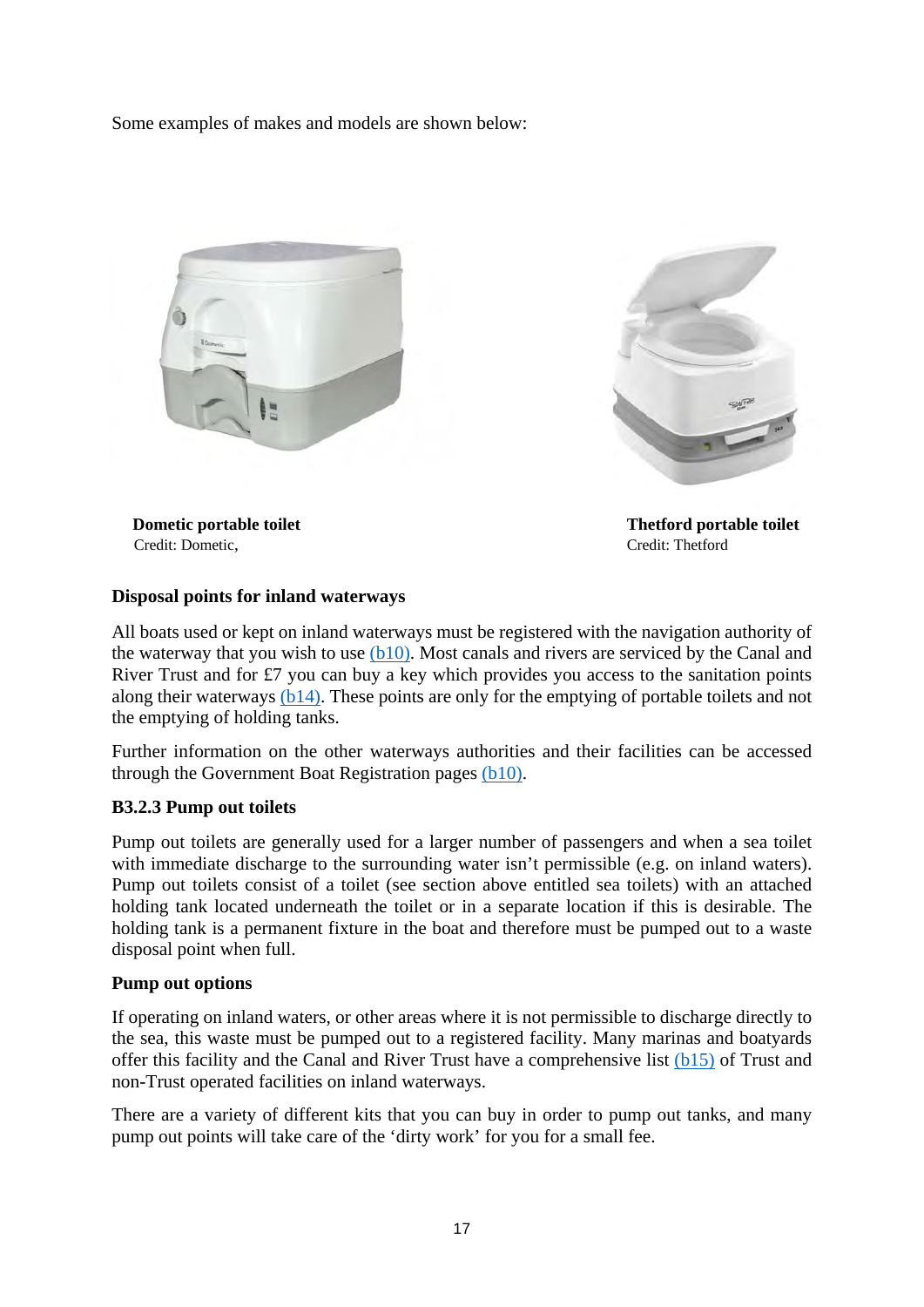If you are at sea in UK waters, and have a discharge point below the water line, then you can discharge the contents of holding tanks directly into the water, when it is permissible and advisable to do so (see 'Rules on blackwater disposal' section above).

#### **Holding tank options**

There are a variety of different types of tank on the market including:

- Stainless steel
- Plastic/ High Density Polyethylene (HDPE)
- Glass Reinforced Plastic (GRP)
- Flexible tanks

Generally speaking, HDPE tanks are most popular due to their strength, availability in a wide variety of sizes and shapes, low odour permeability and relatively low cost [\(b16\).](#page-33-0) The Green Blue Guide recommends tanks of at least 6mm thickness [\(b17\).](#page-33-0) The State of New Jersey Department of Environmental Protection Clean Marina Programme have a lot of detailed information on choosing and installing holding tanks found in their Sewage Holding Systems for Recreational Boats (Pump don't pump) document [\(b16\).](#page-33-0) 

#### **Toilet/pump options**

In the most part, the same type of toilets as discussed in the sea toilets section can be used with a holding tank.

Electric and vacuum toilets are generally preferred due to the fact that the waste needs to travel further and needs to be stored. These toilets macerate waste meaning that the pipework is less likely to gets blocked, especially when there are longer stretches in which it needs to travel. Vacuum toilets, particularly, use considerably less water per flush, thereby extending the emptying periods for the tank.

There are many models of electric and vacuum toilets on the market, examples of which are shown below:



**Dometic Sealand Vacuum Toilet 1986** Jabsco Electric Toilet Credit Dometic Credit Jabsco

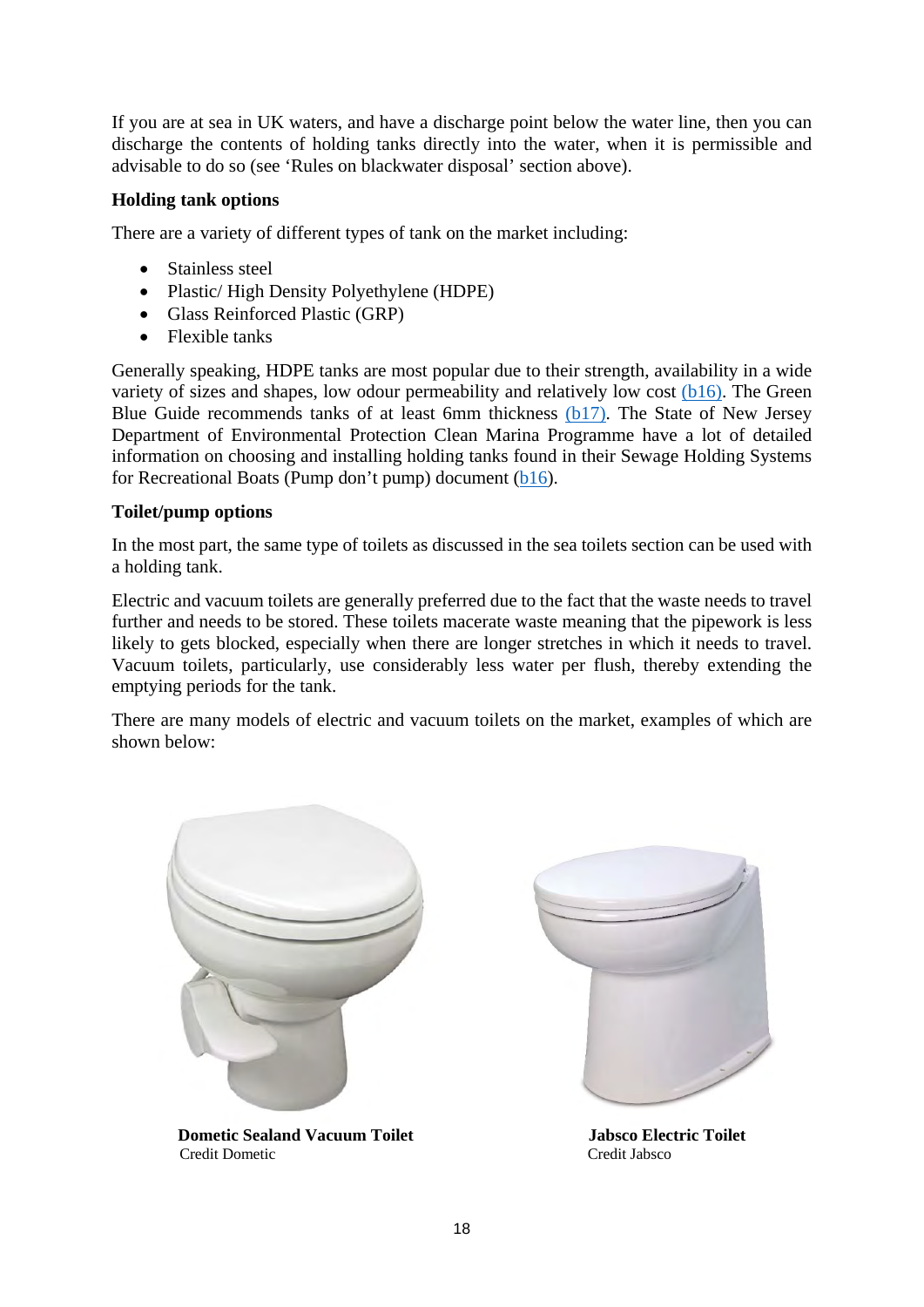#### **Best practice guidelines for wastewater storage on boats (in accordance with The Green Blue guidelines)**

- Deck pump out points must comply with ISO 8099 standards and carry a clear identification plate or stamp on the fittings.
- A tank vent must also be installed, allowing a better flow of oxygen to combat bad smells and to prevent a vacuum when pumping out the system.
- A carbon filter is recommended for use in the vent line to minimise smells and the vent should be located as far as possible away from any accommodation.
- Sanitary grade pipework should be used for all waste connections.

More details on the guidelines and how to install a holding tank can be found in the useful 'The Green Blue guide to holding tank installation' (b17).

#### **B3.2.4 Composting toilets**

The use of composting toilets is a relatively new thing on boats, but several different makes of toilet are available and there are various blogs and forums where advocates and opponents talk about their features and benefits.

In essence, a composting toilet works by separating the solid and liquid waste and allowing the solid waste to dry out and decompose. The liquids are stored and need to be emptied from the tank. They can be stored under the toilet (in a cassette style container), or pumped to a holding tank. The disposal of this liquid will be in line with the guidelines already described in the disposal of blackwater, and this component of the waste will still be deemed as sewage. **For this reason, it must be disposed of into a registered pump out station if it is not permissible to discharge to surrounding water (e.g. when travelling on inland waterways).** 

Similarly, the solids will need to be emptied once the tank becomes full, but with very little liquid stored in this tank the emptying is infrequent. Many manufacturers maintain that the resulting solid component can be used as compost, according to the information contained on the Ecotoilet website [\(b18\).](#page-33-0) 'In order to ensure that all pathogens or other harmful bacteria are neutralised', the Environment Agency advise that such compost material should be kept on site for 26 weeks, but after that time it can be removed to another site or disposed of in domestic refuse or recycling systems.' [\(b19\).](#page-33-0) 

An important thing to note about composting toilets is that they require no flushing water, thereby dramatically decreasing the storage space required. For this reason, they are often called 'dry toilets'.

Composting toilets usually require electricity in order to draw moisture from the solid chamber and 12V systems are available for use on boats.

There are several models of composting toilet available for use on boats, examples of which are shown below: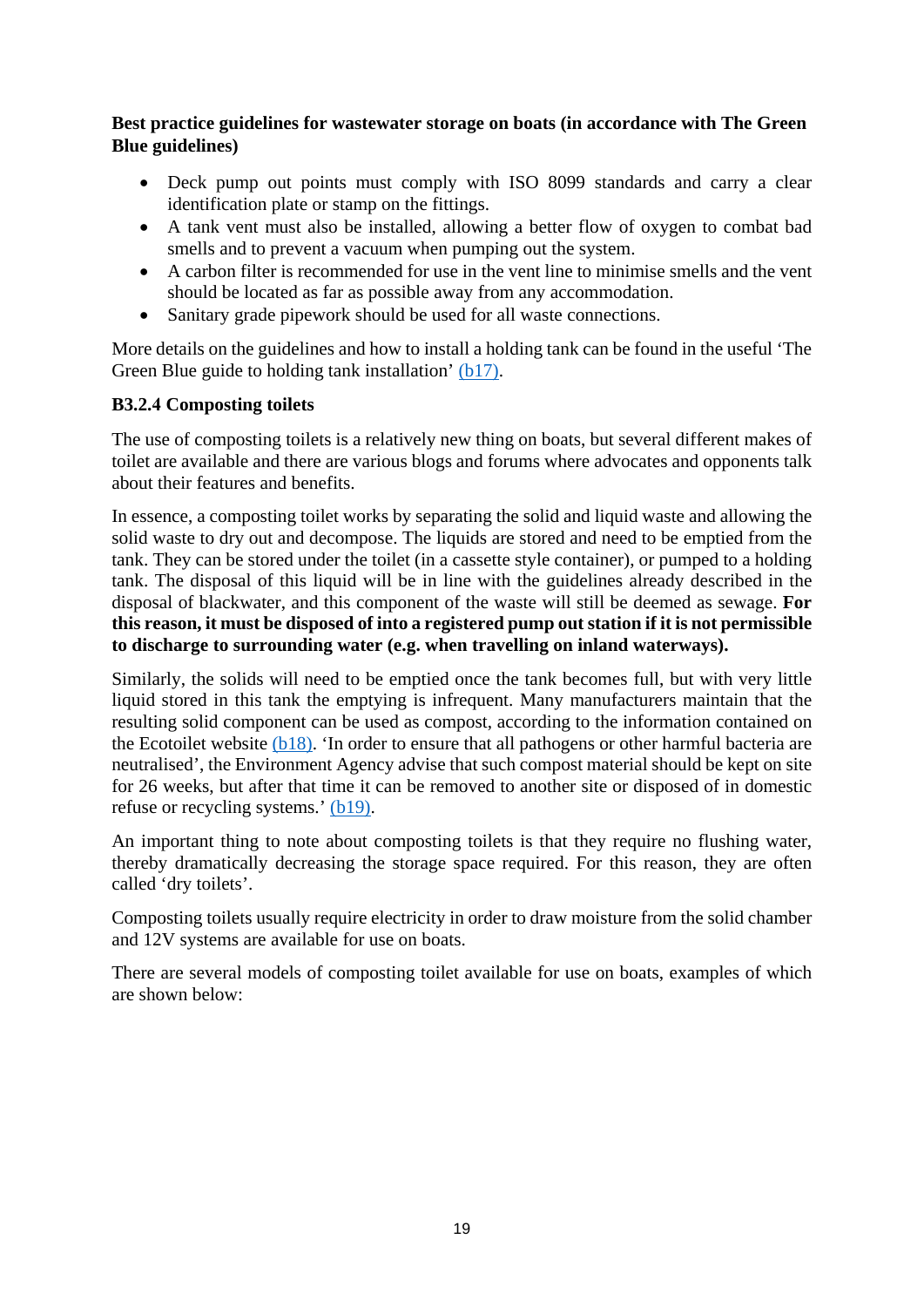



**Separett Villa composting toilet Airhead composting toilet** Credit: Eco-toilets Ltd Credit: Airhead

## **B4. Collection and disposal of wastewater in caravans**

This part of the guide addresses the storage and disposal of wastewater from caravans, including motorhomes and touring caravans.

#### **B4.1 Rules for disposal of wastewater from caravans**

For definitions on different types of wastewater, please see the earlier section B2 'What is wastewater and how is it created?'

You will be producing two different types of wastewater on board a caravan (greywater and blackwater) and generally the two different types of water are stored separately.

#### **B4.1.1 Rules for the disposal of blackwater**

The Environment Agency issue rules for the disposal of sewage. Their guides for the discharge of water both to waterways  $(b20)$  and directly to the ground  $(b19)$  stipulate that sewage must be treated via a septic tank or sewage treatment system, therefore it is illegal to empty toilet water directly onto land or into a river. Sewage must be treated. Most caravan sites will therefore have a connection to the mains sewerage for the emptying of chemical toilets or other on board toilet facilities. If sites are in a remote location they will often make use of a septic tank or sewage treatment plant, which will be used to collect and treat blackwater.

#### **B4.1.2 Rules for the disposal of greywater**

The rules for the disposal of greywater are less clear. There are no firm guidelines provided by the Environment Agency on this subject, possibly due to the fact that greywater is distinguishable from blackwater by the low risk that it causes to human health.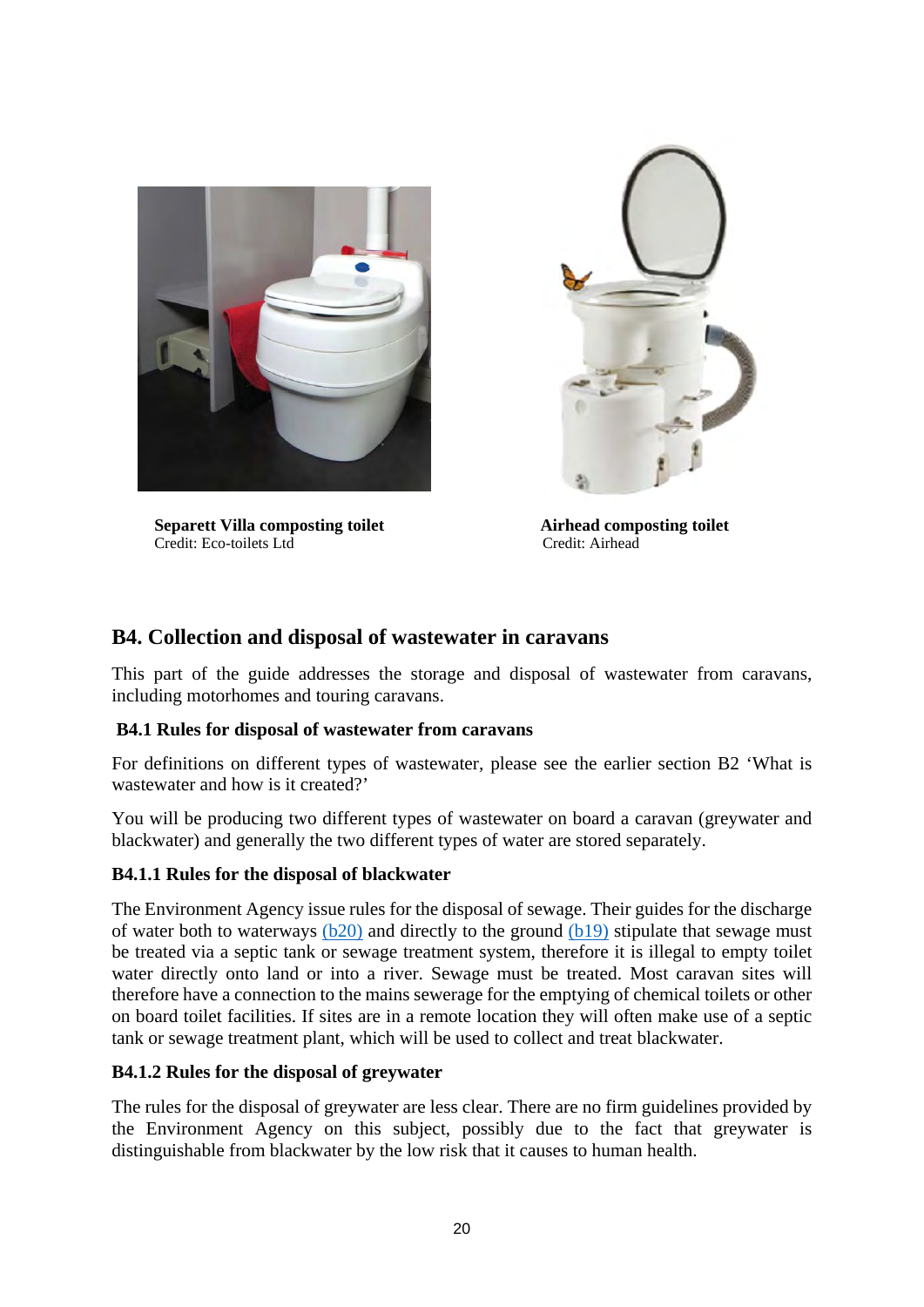Typically, the disposal of greywater will be determined by the caravan site that you are visiting. Many will ask you to tip greywater into hedges, particular in the dry summer months (if the site is operating a septic tank system they may encourage this so as not to overload their septic tank with greywater and leave space for blackwater). Some will provide a separate wastewater drain, which is particularly useful if you are using an onboard tank with a tap. Some full facility sites might provide all services for electricity, fresh water and wastewater drainage at each pitch. More information on specific storage and disposal options will be addressed later in the guide.

## **B4.2 Storage and disposal of blackwater from caravans**

Where onsite facilities are available holiday makers might prefer to use standard toilets, but if facilities don't exist, an on board toilet might be a requirement. Many newer touring caravans and motorhomes come equipped with a plumbed in solution, but if you need a replacement or if you need to choose a new system, there are several options to choose from.

There are typically two main types of toilet for use on caravans: an all in one portable toilet system where the waste is stored beneath the toilet bowl, and an integrated system which is plumbed into the caravan and is connected to a removable cassette that is usually accessible from outside the vehicle. Although there is no standing water present in the toilet bowl, water is used to flush the toilet through after use.

Another option might be the more basic bucket type of toilet, but this guide will focus on the main flushable styles.

#### **B4.2.1 Types of toilet**

#### **Portable toilet**

Portable toilets usually consist of a toilet bowl, with a chamber for storing flush water, and a storage chamber at the bottom for collecting the waste. The storage chamber can be disconnected from the toilet and taken to a disposal point.

Various models are available in a range of different heights and finishes, and with varying capacities, so choosing a toilet is generally dependent on usage and budget. Some examples from across the budget range are shown below: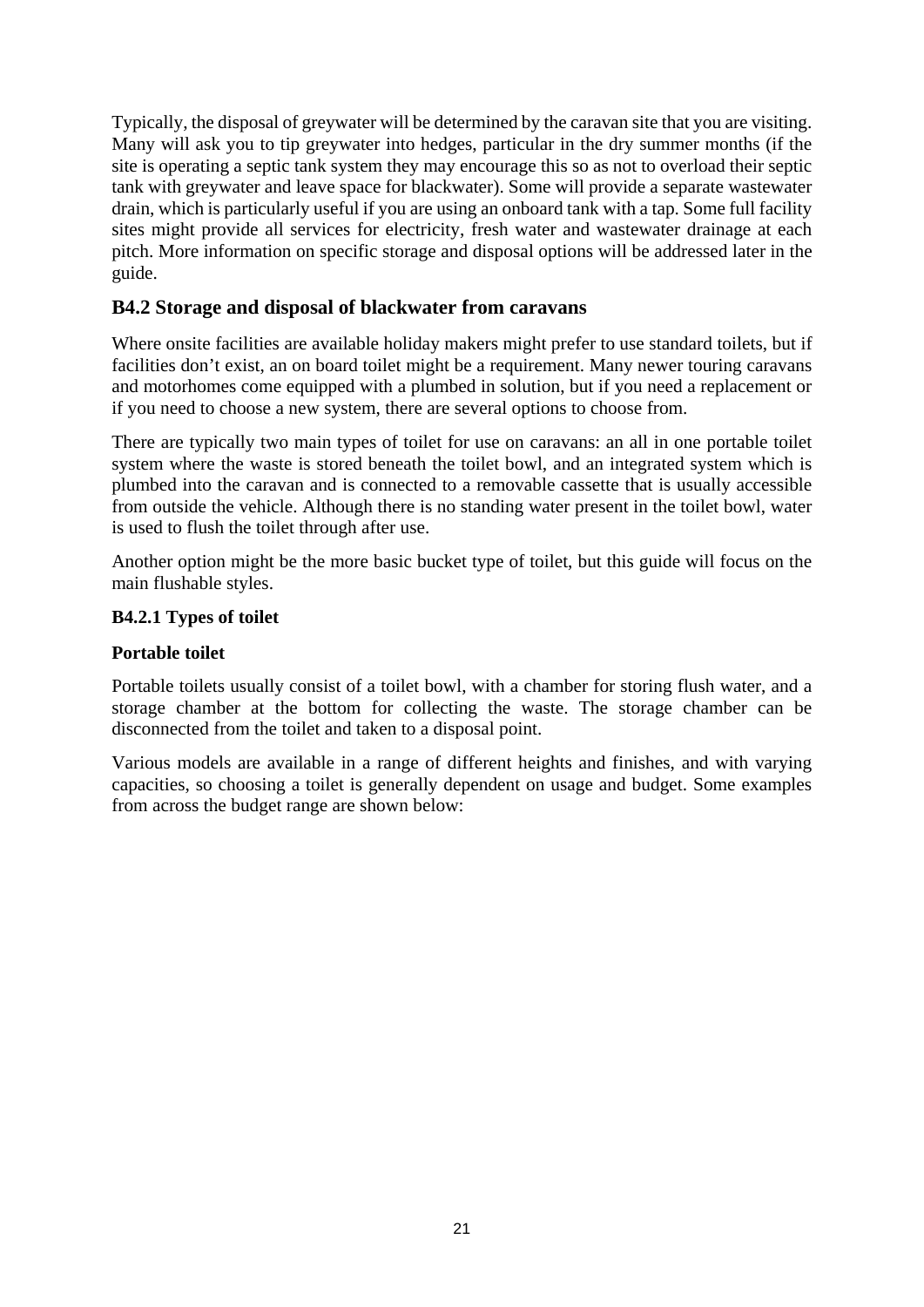



 **Freedom Trail portable flush toilet**  Credit: Freedom Trail

**Dometic 972 portable flush toilet**  Credit: Dometic



**Porta Potti Excellence portable flush toilet**  Credit: Thetford

#### **Cassette toilet**

This style of toilet resembles a household toilet in a plastic or ceramic finish and is typically installed in most modern caravans.



**Swift Lifestyle toilet**  Credit: Marquis Leisure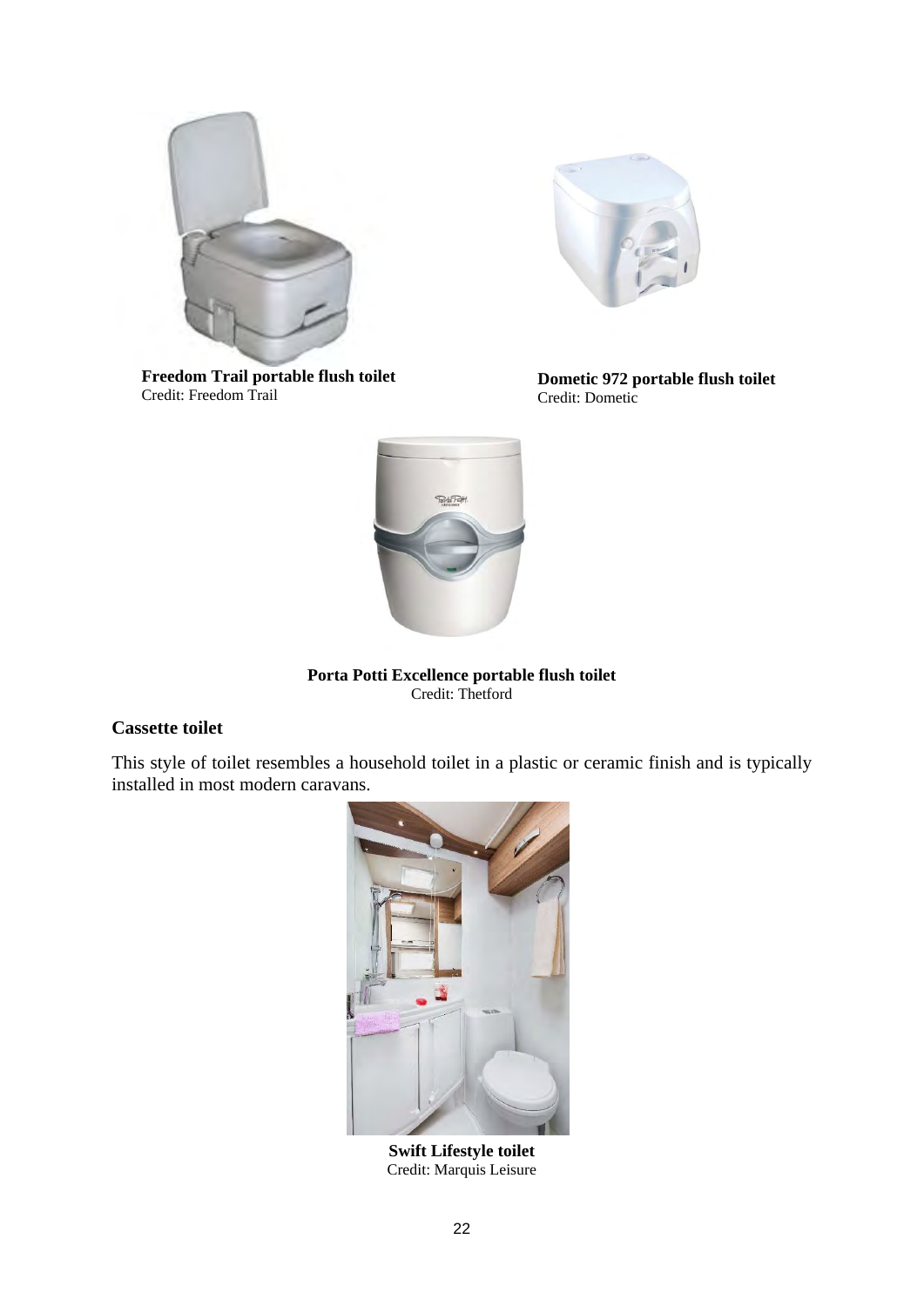The waste flows into a container (commonly called a cassette) that is accessed through the exterior side of the caravan, usually through a lockable door. Toilets usually have an alert system to let you know when the cassette needs emptying and the cassette simply slides out of the opening. Most modern cassettes have integrated handles and wheels for easy transport to the disposal points [\(b21\).](#page-33-0)



Chemical toilet cassette Credit: Popupcamping101

Some systems have an indicator that alerts you when the tank is full, although if you have access to disposal points you might want to empty the system more regularly.

#### **B4.2.2 Disposal points for chemical toilets**

Most caravan sites now have designated chemical toilet emptying points (sometimes called a Chemical Disposal Point or Elsan Disposal Point) [\(b22\).](#page-33-0) This drain will be connected to either the mains sewer system or, if the site is off grid, to a septic tank or package sewage treatment plant.

You must empty chemical toilets only into designated drains and **neve**r into standard greywater sites or drains. The bacteria and other microbes present in sewage can reach harmful levels within the toilets and every precaution should be taken to dispose of the contents with regard to the health and safety of yourself and other site users. For more information on disposal points visit The Camping and Caravanning Club toilets page [\(b22\)](#page-33-0) or read their guide for caravan site owners on the provision of disposal facilities [\(b23\).](#page-33-0)

If a site does not have a designated place for disposal, or if you have been 'wild' camping without access to washroom facilities, then you have two options.

The first option might be to spend the following night on a site with emptying facilities and to take your cassette along to be emptied. Some sites offer Motorhome Service Points where, for a small fee, you are able to use the waste facilities and stock up on fresh water without paying for an overnight stay [\(b24\).](#page-33-0)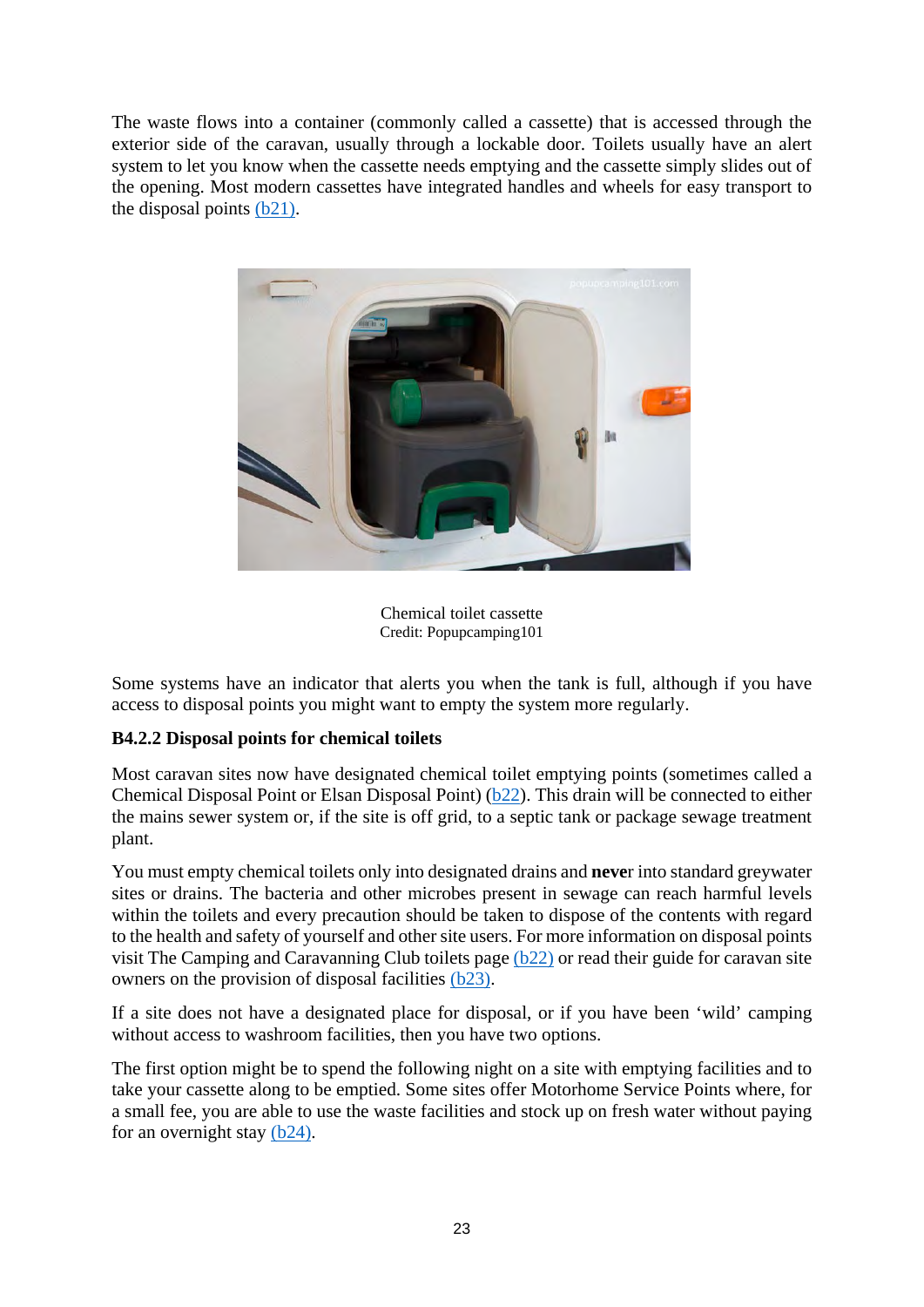The second option is to bury the chemical toilet waste at the area where the waste was produced. The Environment Agency have allowed an exemption from transporting the waste to a disposal point [\(b25\)](#page-34-0) as long as:

- The waste is buried at the area where the toilet was used.
- It is not deposited within 10 metres of any watercourse or 50 metres of any spring, well or borehole.
- You deposit no more than one cubic metre of waste in any 12-month period in this way.

Be aware that the flush water and wastewater contained within the toilet will add to the weight of your caravan, see the Camping and Caravanning Club guide to Matching Car and Caravan [\(b26\).](#page-34-0) 

#### **B4.2.3 Composting toilets**

A composting toilet is another, chemical free, option for use on caravans. See the composting toilet information in the 'Boat Toilets' section for further information. The makes and models suitable for use on boats can also be used on caravans with the liquid component emptied in the same way as portable toilets.

One important thing to note is that the liquid element is still classed as sewage/blackwater. There have been instances of caravan users disposing of the urine/liquid into hedges or surrounding land, as if it were greywater. This practice is not permissible. **The liquid should be disposed of in a chemical disposal point to decrease the spread of harmful pathogens.**

### **B4.3 Chemical toilet maintenance**

Ensuring that your chemical toilet is working effectively is essential and there are a few elements to consider to ensure that you are unlikely to encounter problems.

#### **B4.3.1 Flushable items**

The only items that you should flush down a chemical toilet are solid and liquid waste and toilet paper. Nothing else. Sanitary items, nappies and wipes can block toilets stopping the waste from entering the holding chamber or preventing it leaving when you come to empty it out. The resulting waste will eventually be discharged to the mains sewers or to a septic tank or small wastewater treatment system (the latter two systems are more susceptible to contamination and blockages which may stop them working).

Follow the manufacturers' guidelines for your system regarding the use of chemicals and toilet paper.

#### **B4.3.2 Chemical toilet additives**

There are a whole host of chemical toilet products on the market with a variety of features and benefits; the manufacturer of your chemical toilet might recommend a particular version. There are generally two types of chemical on the market, sometimes referred to as blue and pink liquids from historical association with the products from one particular manufacturer, one for the wastewater tank (sometimes called the blue or green liquid) and one for the flush tank (sometimes called the pink liquid). Make sure that you follow the directions on the product for the correct dosing.

Wastewater tank chemicals can perform several functions within the wastewater tank:

Kill harmful bacteria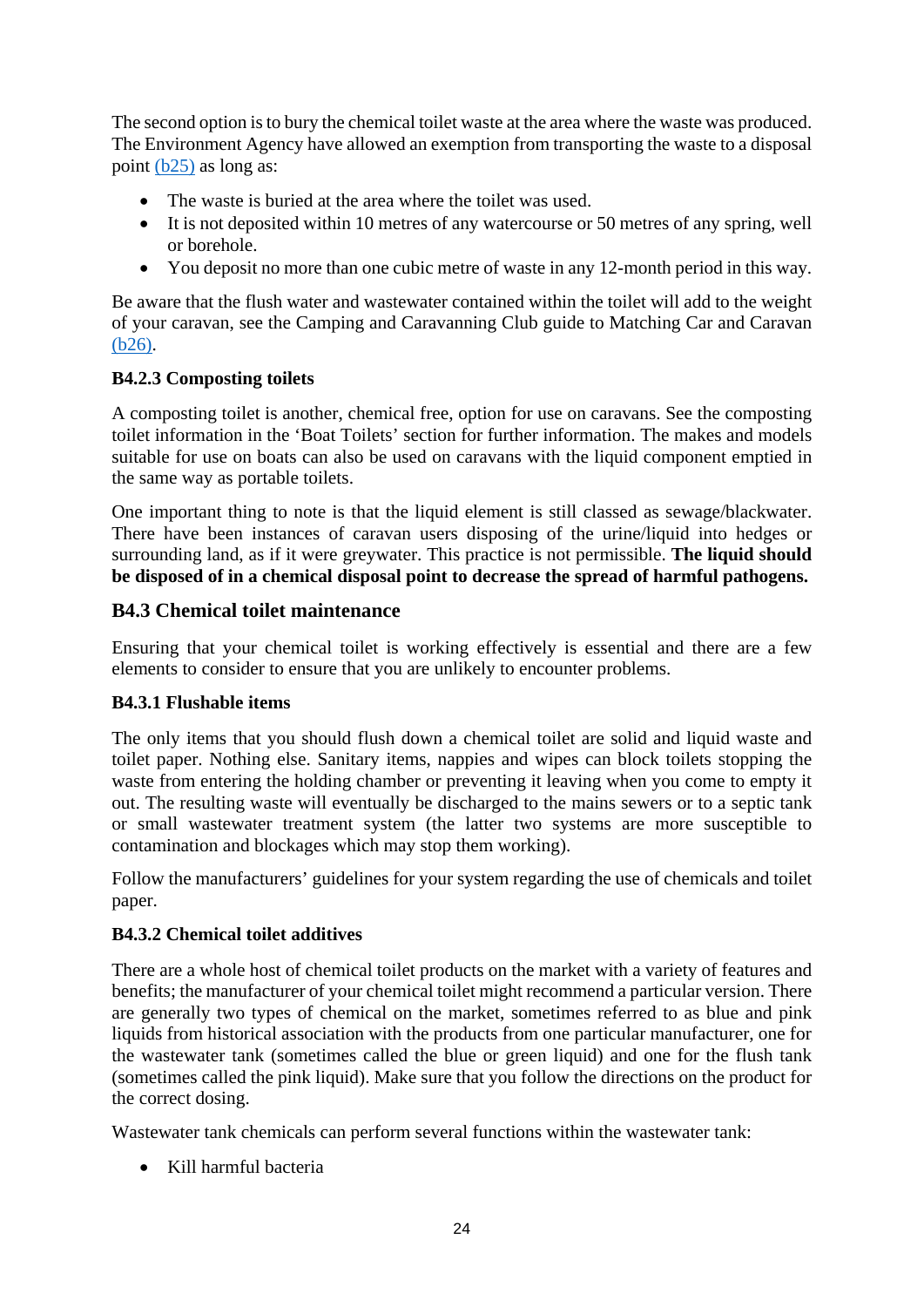- Neutralise odours
- Breakdown toilet waste (solids and toilet paper)
- Help preserve the longevity of the system

The flush tank chemicals aim to:

- Provide a protective layer on the toilet bowl, preventing and removing deposits
- Provide a fragrance to mask smells

It is not advisable to use household bleach in portable and cassette toilets, which are largely constructed from plastic. Some toilet chemicals may also contain formaldehyde which can have environmental impact, particularly on aquatic life, if not disposed of correctly. There are a range of products on the market that do not contain formaldehyde. Be aware that both bleach and formaldehyde can cause problems if they end up in septic tanks or package sewage treatment plants as they can kill the naturally occurring bacteria that help to break down the effluent.

## **B4.4 Storage and disposal of greywater from caravans**

You will generally produce greywater through the use of the sink and showers on board caravans. Most caravans do not have an on board holding tank for the collection of this wastewater so it needs to be disposed of as it is produced, or collected for disposal at a later date.

Your caravan will likely have two outlet pipes, one for the kitchen sink and one for the bathroom sink (and shower if you have one fitted).

There are various different connectors available to meet these two outlets and drain the water into one hose, one example is shown below.



Connection for water outlet Credit: Pennine Leisure Supplies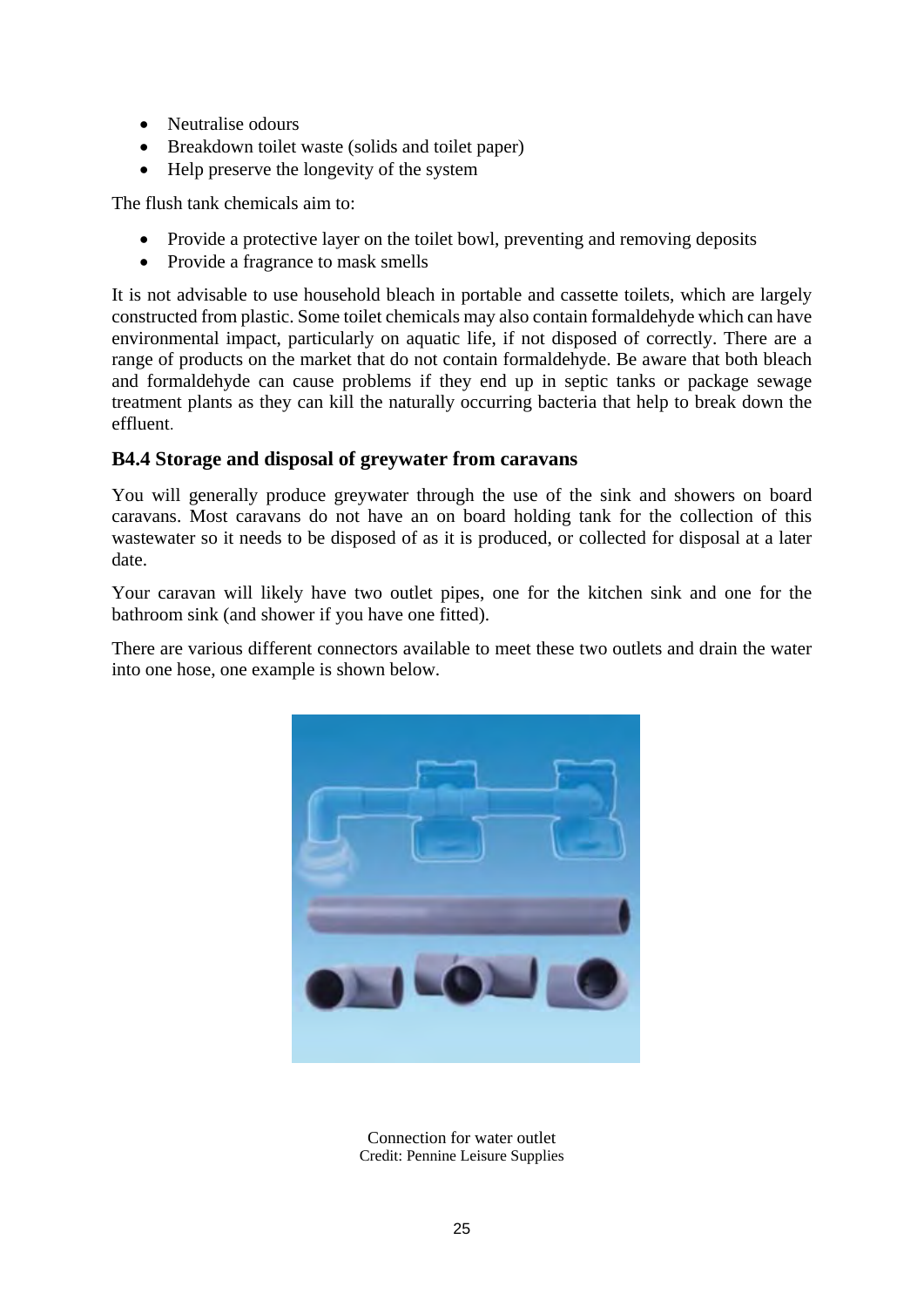There are a variety of different flexible and rigid plastic hoses available to move the water away from the connector to whichever disposal point you are using.

#### **B4.4.1 Mains wastewater connection**

If you have a mains connection on your pitch (sometimes called a superpitch) then you can run a hose directly into the drain.

#### **B4.4.2 Wastewater collection point**

If you are required to collect wastewater and dispose of it in a communal collection point, then you will need a wastewater collection tank. There are a variety of different models on the market. Many new models have a flat design so that you can place them easily underneath the caravan, and have built in handles and wheels for easier transport to the disposal point. Some also have a platform for placing toilet cassettes on, so that you can transport both waste tanks in one go.

Typically, a wastewater collection tank will store between 25 and 45 litres.

An example is shown below:



Wastemaster water collection tank Credit: Wastemaster

Some caravans come equipped with built in holding tanks, although this is more unusual. These tanks can hold greater volumes of water, but will add to the overall weight of the caravan (something that you will need to be aware of if you are driving with a full tank).

It makes sense to regularly empty and rinse out tanks, particularly as small particles of food can enter via the sinks. For periods when the caravan is not in use, it makes sense to fully drain down and dry the pipework to prevent smells and damp. Many tank manufacturers recommend certain cleaning chemicals to prevent odours occurring.

Although a few years old, The Caravan Club have produced a great article on the use and maintenance of wastewater tanks and pipes for further, more detailed, information (b27).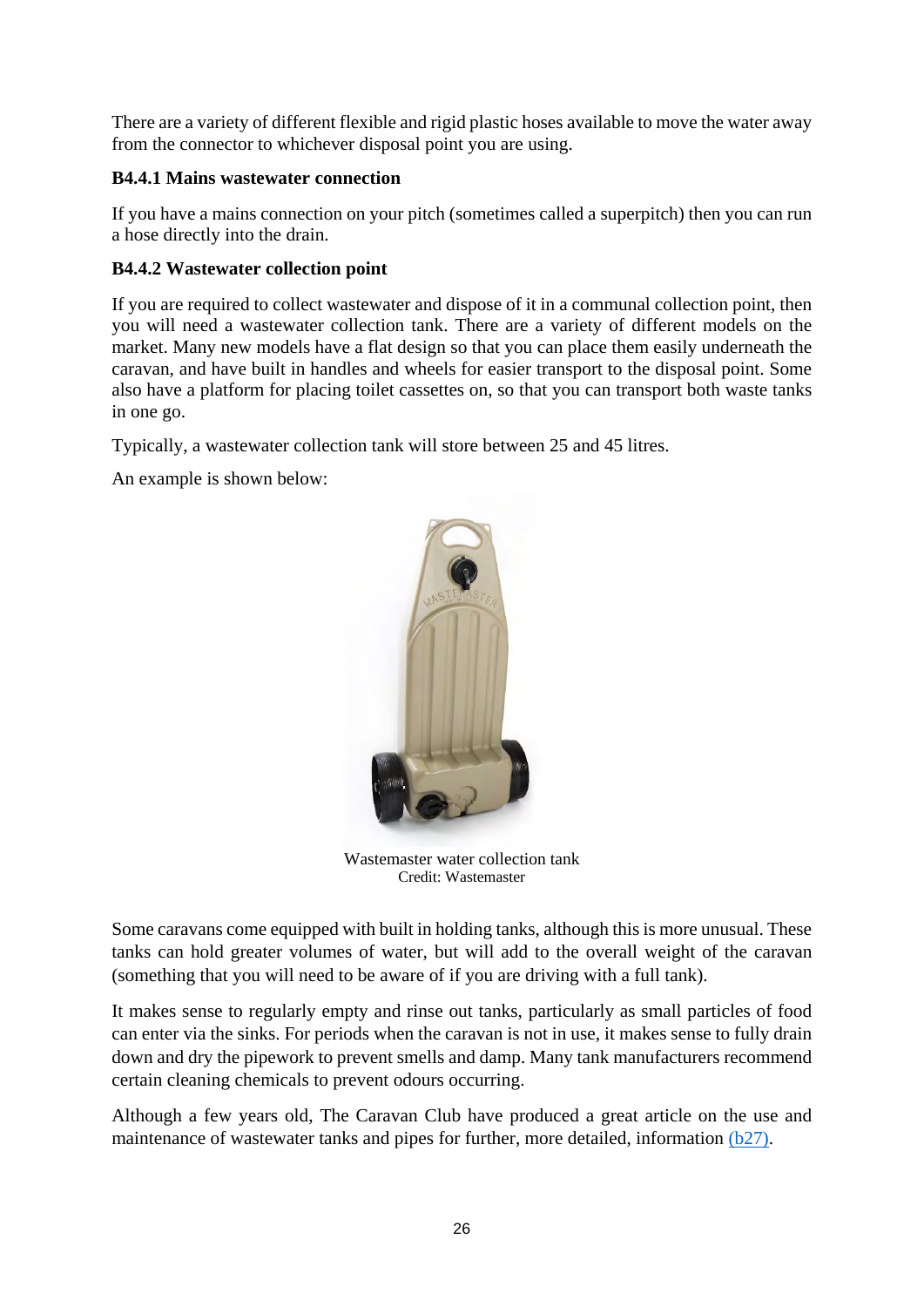## **B5. Appendix**

### **B5.1 Blackwater disposal rules for large vessels at sea**

The International Maritime Organisation (IMO) is the United Nations special agency responsible for the prevention of marine pollution by ships. In 1973, they launched MARPOL as the International Convention for the Prevention of Pollution from Ships. The regulations set within MARPOL aim to prevent operational and accidental pollution at sea. Annex IV of this document sets out the guidelines for the prevention of pollution by sewage on ships and came into force in September 2003 [\(b28\).](#page-34-0) 

Although this regulation is comprehensive it deals only with vessels that are carrying 15 or more passengers, so this won't apply to the majority of leisure craft. If your vessel does fall within these boundaries, then you will need to ensure that you comply with the following rules:

- You may discharge raw sewage (blackwater) when more than 12 nautical miles out to sea
- If your vessel is within 3 nautical miles of the shore, then you may only discharge comminuted and disinfected sewage or water that has been treated by a sewage treatment system.
- Discharge in any situation should not be instantaneous, but at a moderate rate whilst travelling at not less than 4 knots.

There are a variety of on-board sewage treatment plants available that work to disinfect and macerate the wastewater to levels safe enough to discharge overboard. These systems are reasonably expensive and only really suitable for larger crafts.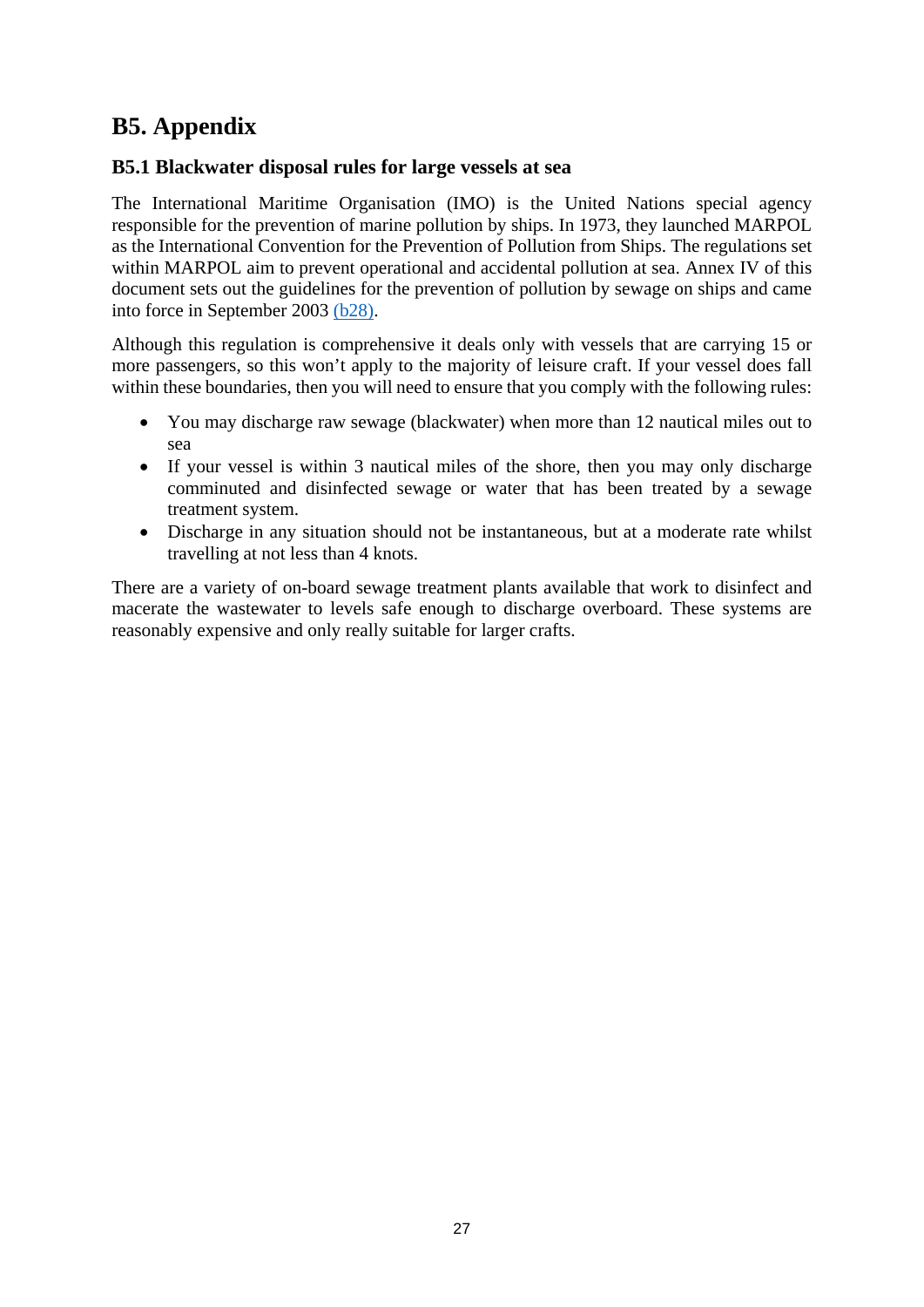## <span id="page-31-0"></span>**C. References**

## **C1 Section A references**

(a1) Council Directive 98/83/EC on the quality of water intended for human consumption. http://eur-lex.europa.eu/LexUriServ/LexUriServ.do?uri=OJ:L:1998:330:0032:0054:EN:PDF

(a2)S.I. 1999 No 1148. The Water Supply (Water Fittings) Regulations 1999 http://dwi.defra.gov.uk/stakeholders/legislation/ws%28fittings%29regs1999.pdS.I. 1999 No 1148.

(a3) S.R. 2009 No.255 The WaterSupply ( Water Fittings) Regulations ( Northern Ireland) 2009 https://www.niwater.com/sitefiles/resources/pdf/the-water-supply-water-fittingsregulations-northern-ireland-2009.pdf

(a4) The Water Supply (Water Fittings)(Scotland) Byelaws 2014 http://www.scottishwater.co.uk/assets/domestic/files/investment%20and%20communities/wa ter%20byelaws%20consultation%20apr%2014/thewatersupplywaterfittingsscotlandbyelaws2 014finaldraftfornotification.pdf)

(a5) The Water Regulations Advisory Scheme https://wras.co.uk

(a6) WRAS Advice for consumers – What are the water regulations? Web page https://www.wras.co.uk/consumers/advice\_for\_consumers/what\_are\_the\_water\_regulations\_/

(a7) The Caravan Club -Technical Information – Water Matters http://www.caravanclub.co.uk/media/1022808/water-matters-mo.pdf

(a8) WRAS Installation Guide - Holiday and Residential Parks https://www.wras.co.uk/downloads/public\_area/publications/general/holiday\_parks.pdf

(a9) WRAS Information and Guidance Note 9-06-02 Information for Operating Plumbing Systems for the Supply of Water for Domestic Purposes to Boats in Marinas https://www.wras.co.uk/downloads/public\_area/publications/general/ign\_9-06-02\_marinas.pdf/

(a10) BoatTest.com Newsletter 14 July 2010 http://www.boattest.com/view-news/4218\_how-to-make-boat-water-drinkable

(a11) WRAS -Protecting Plumbing Systems in Caravan Holiday Homes and Park Homes against Damage by Freezing

https://www.wras.co.uk/downloads/public\_area/publications/general/winterising\_by\_draining down.pdf/

(a12) Solid Fuel Technology Institute – Stoves in Boats http://www.stovesonline.co.uk/stove-chimney-documentation/Installing-stoves-on-boats.pdf

(a13) HSE Guidance – Managing Legionella in Hot and Cold Water Systems http://www.hse.gov.uk/healthservices/legionella.htm

(a14) Water Supply (Water Quality) Regulations (2000) (Unofficial Consolidated version 2010) http://dwi.defra.gov.uk/stakeholders/legislation/ws\_wqregs2000\_cons2010.pdf

(a15) The Water Supply (Northern Ireland) Regulations 2007 http://www.legislation.gov.uk/nisr/2007/147/contents/made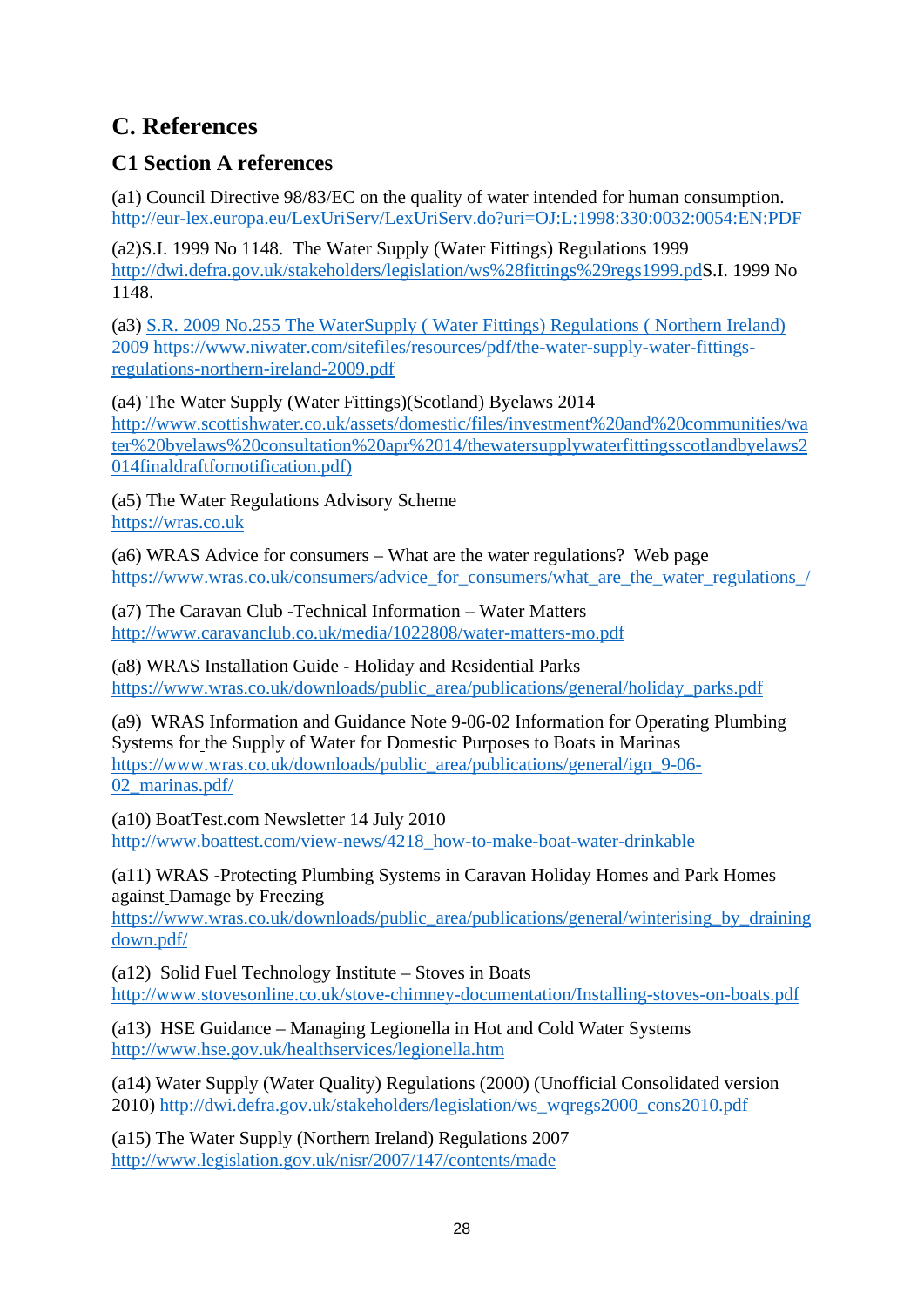<span id="page-32-0"></span>(a16) The Public Water Supplies Regulations (Scotland) 2014 http://www.legislation.gov.uk/ssi/2014/364/contents/made

(a17) S. I. 2001 No 3911 (W.323) The Water Supply (Water Quality) Regulations 2011 http://dwi.defra.gov.uk/stakeholders/legislation/ws\_wqregs2001.pdf

(a18) WHO 2011 Guidelines for Drinking-water Quality Fourth Edition http://www.who.int/water\_sanitation\_health/publications/dwq\_guidelines/en/

(a19) S.I 2009 3101 The Private Water Supplies Regulations 2009 http://dwi.defra.gov.uk/stakeholders/legislation/pwsregs2009.pdf

## **C2 Section B references**

(b1) Septic tanks and treatment plants: permits and general binding rules, Environment Agency, https://www.gov.uk/permits-you-need-for-septic-tanks/general-binding-rules

(b2) Holding Tanks, Royal Yachting Association (RYA) http://www.rya.org.uk/infoadvice/boatingabroad/Pages/holdingtanks.aspx

(b3) Inland Waterways Small Passenger Boat Code, Maritime & Coastguard Agency and the Association of Inland Navigation Authorities https://www.gov.uk/government/publications/inland-waters-small-passenger-boat-code

(b4) Categorisation of waters, Maritime & Coastguard Agency https://mcanet.mcga.gov.uk/public/c4/cat-waters/index.htm

(b5) Byelaws, Canal and River Trust

https://canalrivertrust.org.uk/the-publication-scheme/our-publication-scheme/who-we-areand-what-we-do

(b6) Boat Safety Scheme Guidance, Part 9 Pollution, Boat Safety Scheme http://www.boatsafetyscheme.org/boat-examination/non-private-boats/part-9 pollution/pollution/

(b7) Best practice guidance on sewage disposal, The Green Blue http://thegreenblue.org.uk/Boat-Users/Sewage-and-Waste/Boaters-Best-Practice-Sewage

(b8) Caring for the Environment Guide, The Canal and River Trust https://canalrivertrust.org.uk/enjoy-the-waterways/boating/navigating-the-waterwaysboating/caring-for-the-environment

(b9) General Terms and Conditions for Boat Licences, Canal and River Trust, November 2013

https://canalrivertrust.org.uk/media/library/654.pdf

(b10) Register a Boat, Gov.uk https://www.gov.uk/register-a-boat/overview

(b11) MARPOL annex IV, International Maritime Organisation, September 2003 http://www.imo.org/en/About/Conventions/ListOfConventions/Pages/International-Convention-for-the-Prevention-of-Pollution-from-Ships-(MARPOL).aspx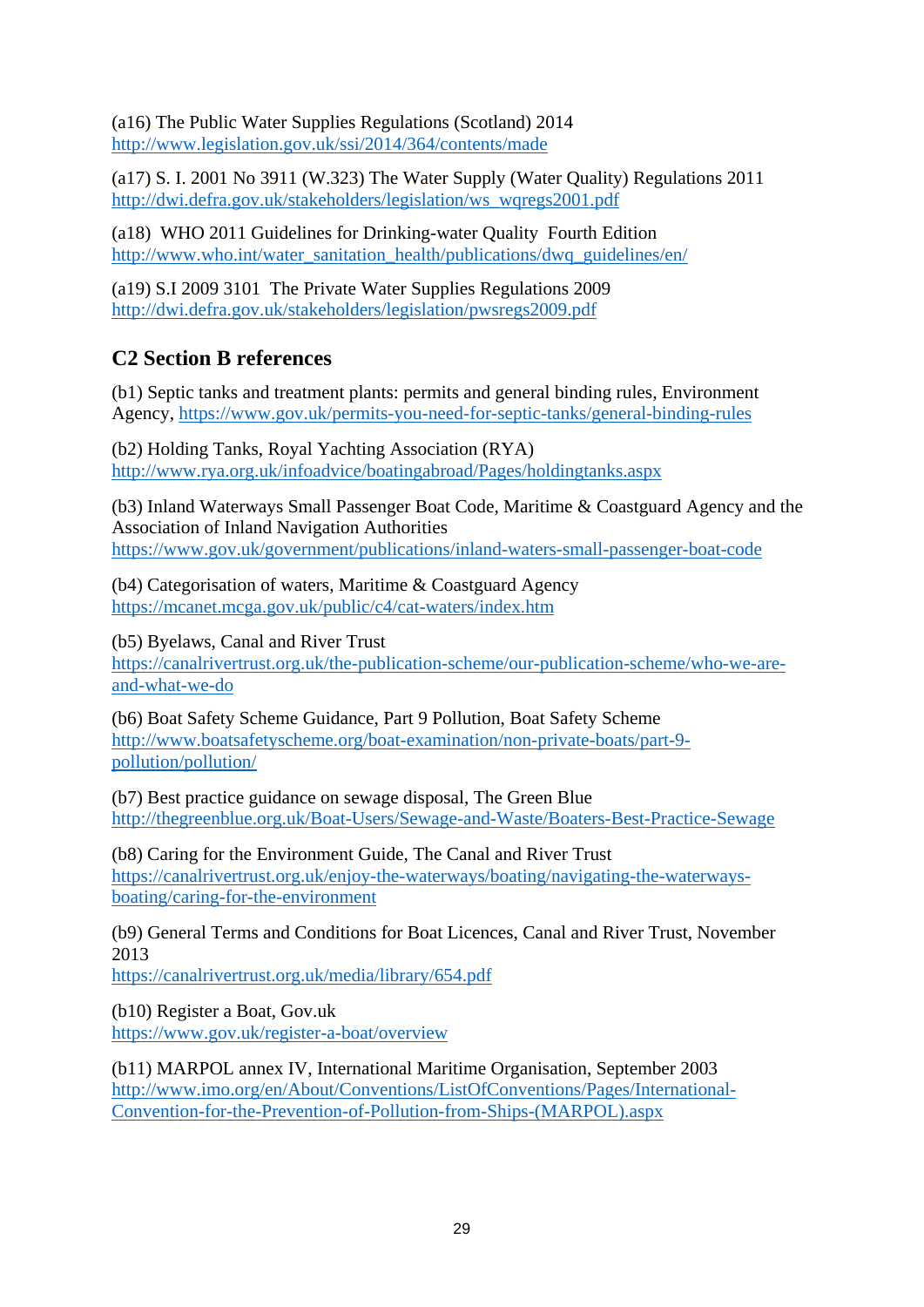<span id="page-33-0"></span>(b12) Oil on the Water! Sneak a peek at your leaky bilge, Canal and River Trust, January 2015

https://canalrivertrust.org.uk/news-and-views/blogs/environment-team/oil-on-the-watersneak-a-peek-at-your-leaky-bilge

(b13) Bilge Sock video, RYA https://www.youtube.com/watch?v=50HPwvN7Dhc&feature=youtu.be

(b14) The online shop for boats and boating, Canal and River Trust https://shop.canalrivertrust.org.uk/shop

(b15) Water points and sewage disposal, Canal and River Trust (b156) https://canalrivertrust.org.uk/enjoy-the-waterways/boating/navigating-the-waterwaysboating/services-for-boats/water-points-and-sewage-disposal

(b16) Sewage Holding Systems for Recreational Boats (Pump don't pump), The State of New Jersey Department of Environmental Protection http://www.nj.gov/dep/njcleanmarina/

(b17) The green guide to holding tank installation, The Green Blue, January 2016 http://thegreenblue.org.uk/News/2016/January/New-green-guide-to-holding-tank-installation

(b18) FAQ – storage, disposal and composting, Eco Toilets http://www.eco-toilets.co.uk/faq-storage-and-composting/

(b19) General binding rules: small sewage discharge to the ground, Environment Agency, 11 December 2015

https://www.gov.uk/guidance/general-binding-rules-small-sewage-discharge-to-the-ground

(b20) General binding rules: small sewage discharge to a surface water, Environment Agency, 16 June 2015

https://www.gov.uk/guidance/general-binding-rules-small-sewage-discharge-to-a-surfacewater

(b21) Toilet cassette, popupcamping101.com http://www.popupcamping101.com/bathroom-on-wheels/

(b22) Toilets, The Camping and Caravanning Club http://www.campingandcaravanningclub.co.uk/helpandadvice/gettingstarted/campingequipm ent/toilets/

(b23) Provision of Chemical Toilet Facilities, The Camping and Caravanning Club, https://www.google.co.uk/url?sa=t&rct=j&q=&esrc=s&source=web&cd=1&cad=rja&uact=8 &ved=0ahUKEwjcturvhpnMAhXG1RQKHfKDCsgQFggoMAA&url=http%3A%2F%2Fww w.campingandcaravanningclub.co.uk%2FGetAsset.aspx%3Fid%3DfAAxADQAOQA1ADc AfAB8AFQAcgB1AGUAfAB8ADAAfAA1&usg=AFQjCNEflGNfdA6- WHcdjcRmnzM0oVnO2Q&sig2=r0O0FyOIqt4wOftYHVU0XQ

(b24) Motorhome Service Points, The Camping and Caravanning Club http://www.campingandcaravanningclub.co.uk/ukcampsites/clubsites/motorhomeservicepoint s/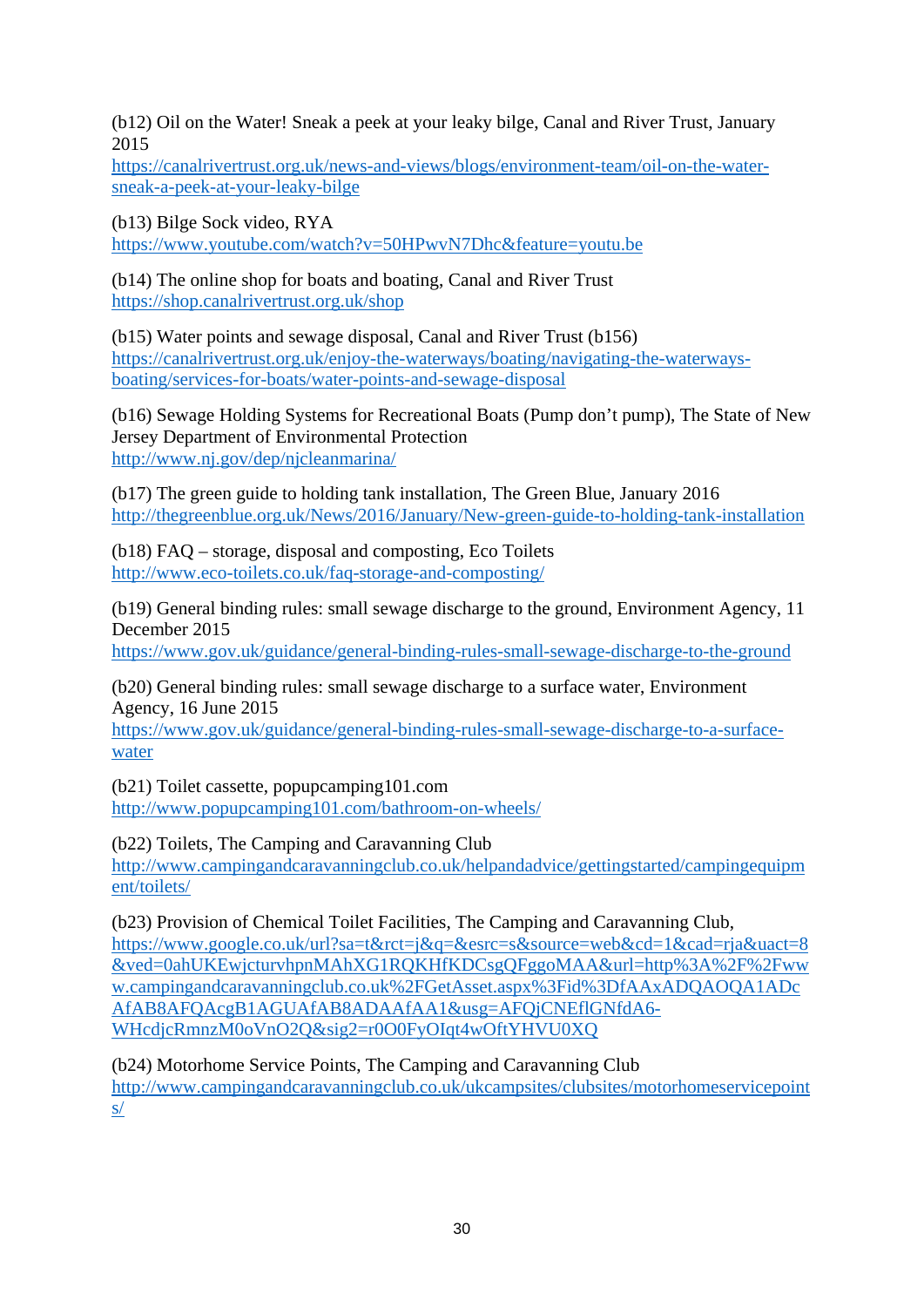<span id="page-34-0"></span>(b25) Waste exemption: D3 depositing waste from a portable sanitary convenience, Environment Agency, 28th April 2014

https://www.gov.uk/guidance/waste-exemption-d3-depositing-waste-from-a-portablesanitary-convenience

(b26) Matching Car and Caravan, The Camping and Caravanning Club http://www.campingandcaravanningclub.co.uk/helpandadvice/technicalhelp/towing/matching -car-and-caravan/

(b27) Wastewater systems: practical, John Wickersham, The Caravan Club Magazine, March 2004

http://www.caravanclub.co.uk/caravanclubapps/media/18605/PRACTICALWasteWaterSyste msMar04.pdf

 (b28) MARPOL annex I, Chapter 3, Part C, regulation 15, International Maritime **Organisation** 

http://www.marpoltraining.com/MMSKOREAN/MARPOL/Annex\_I/r15.htm